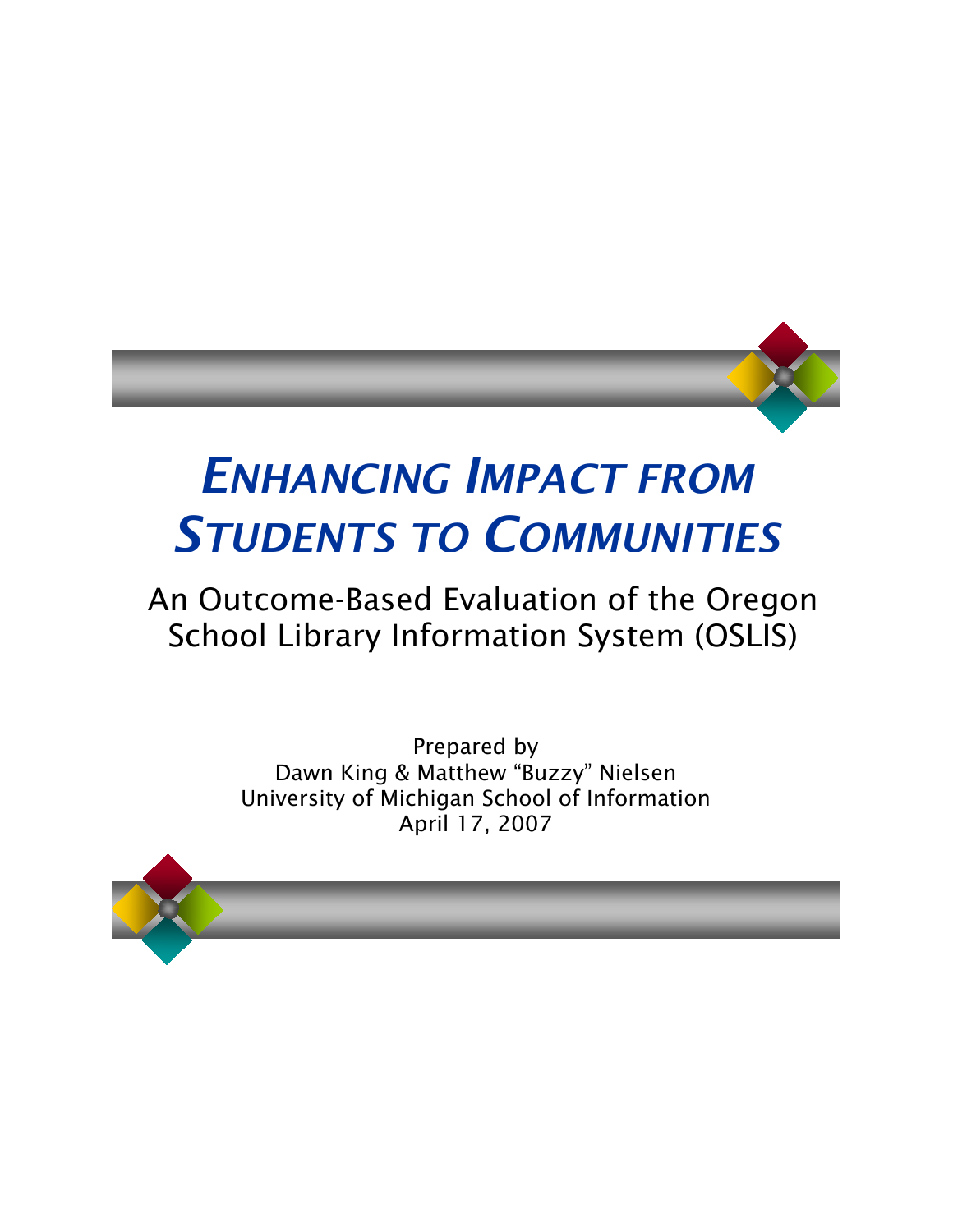#### *TABLE OF CONTENTS*

| E-2. OSLIS helps educators improve lessons and curriculum14                       |  |
|-----------------------------------------------------------------------------------|--|
|                                                                                   |  |
| E-4. OSLIS helps educators achieve personal and professional goals 16             |  |
|                                                                                   |  |
| Sc-1. OSLIS becomes a key source of authoritative information for schools. 16     |  |
|                                                                                   |  |
|                                                                                   |  |
| C-1. OSLIS closes the information gap among communities. 19                       |  |
| C-2. OSLIS increases communities' access to information anytime, anywhere19       |  |
| C-3. OSLIS users spread the word to other communities and users20                 |  |
|                                                                                   |  |
|                                                                                   |  |
|                                                                                   |  |
| T-3. OSLIS training creates a personal connection between trainer and trainees 23 |  |
| T-4. OSLIS training improves learning through dynamic, hands-on activities. 24    |  |
|                                                                                   |  |
|                                                                                   |  |
| T-7. OSLIS training encourages participants to train others 26                    |  |
|                                                                                   |  |
|                                                                                   |  |
|                                                                                   |  |
|                                                                                   |  |
|                                                                                   |  |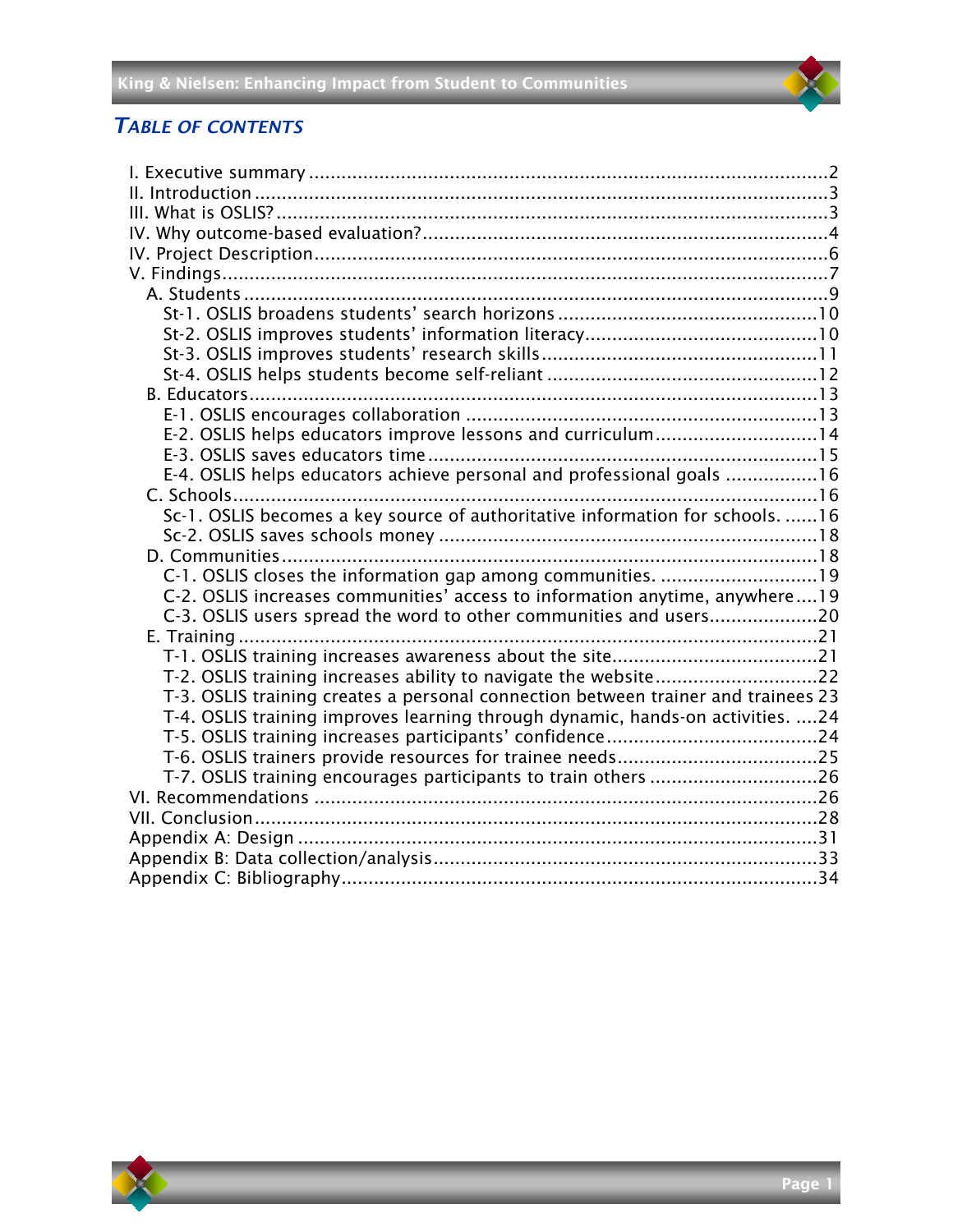

#### <span id="page-2-0"></span>*I. EXECUTIVE SUMMARY*

The Oregon State Library (OSL), partnering with many affiliated organizations, manages the Oregon School Library Information System (OSLIS) portal. OSLIS is funded using Library Services and Technology Act monies. The portal is intended to close the information gap among Oregon school districts, some of which are rich in resources and others that are more isolated with fewer resources available.

Since the Fall 2005, OSL has been aggressively training individuals in school districts to act as trainers within their own schools, facilitating learning about the use and benefits of OSLIS. Now, with improvements planned for the interface, OSL has asked us to complete an outcome-based evaluation of OSLIS and the training in order to demonstrate how well the program is working.

We first conducted background research about the portal as well as the training. Once context was established, we conducted ten interviews with a wide variety of people who had attended OSLIS training. From these interviews, we culled outcomes that described the positive changes that are occurring across school districts because of OSLIS and the training that has helped to support its use.

The outcomes are arranged in relationship to those that are affected by the use of OSLIS: students, educators, schools, and communities. Each group benefits in unique ways from the opportunity that OSLIS affords for exposure to newer and bigger data bases, lesson planning modules, citation aids, and school project ideas. The resulting information is retrieved within suitable reading levels, is authoritative, and is screened for age appropriateness.

Outcomes we uncovered for students included broadened search horizons, improved information literacy, improved research skills, and greater self-reliance. Outcomes for educators included increased collaboration, improved lesson planning and curriculum, more efficient use of time, and achievement of personal and professional goals. We found that for schools, OSLIS became a key and authoritative source of information and allowed them to use money more efficiently. Interestingly, communities were also positively affected by OSLIS, as evidenced by outcomes such as more equal access to information across communities, increased access to information from anywhere at any time, and increased communication about OSLIS among users.

Most importantly, we found that the OSLIS training specifically had several positive outcomes, the most important one being an increased awareness that OSLIS is available and how to use it. Training also increased navigation skills and confidence, provided resources for the individuals that participated, and gave them skills to train others.

Based on our findings, we conclude by recommending that OSL expand training of teachers and in specific content areas, reach out administrators about OSLIS, separate database training from OSLIS training, allow for exchanges of ideas on using OSLIS during trainings, and creating separate trainings for those with varying technical skills.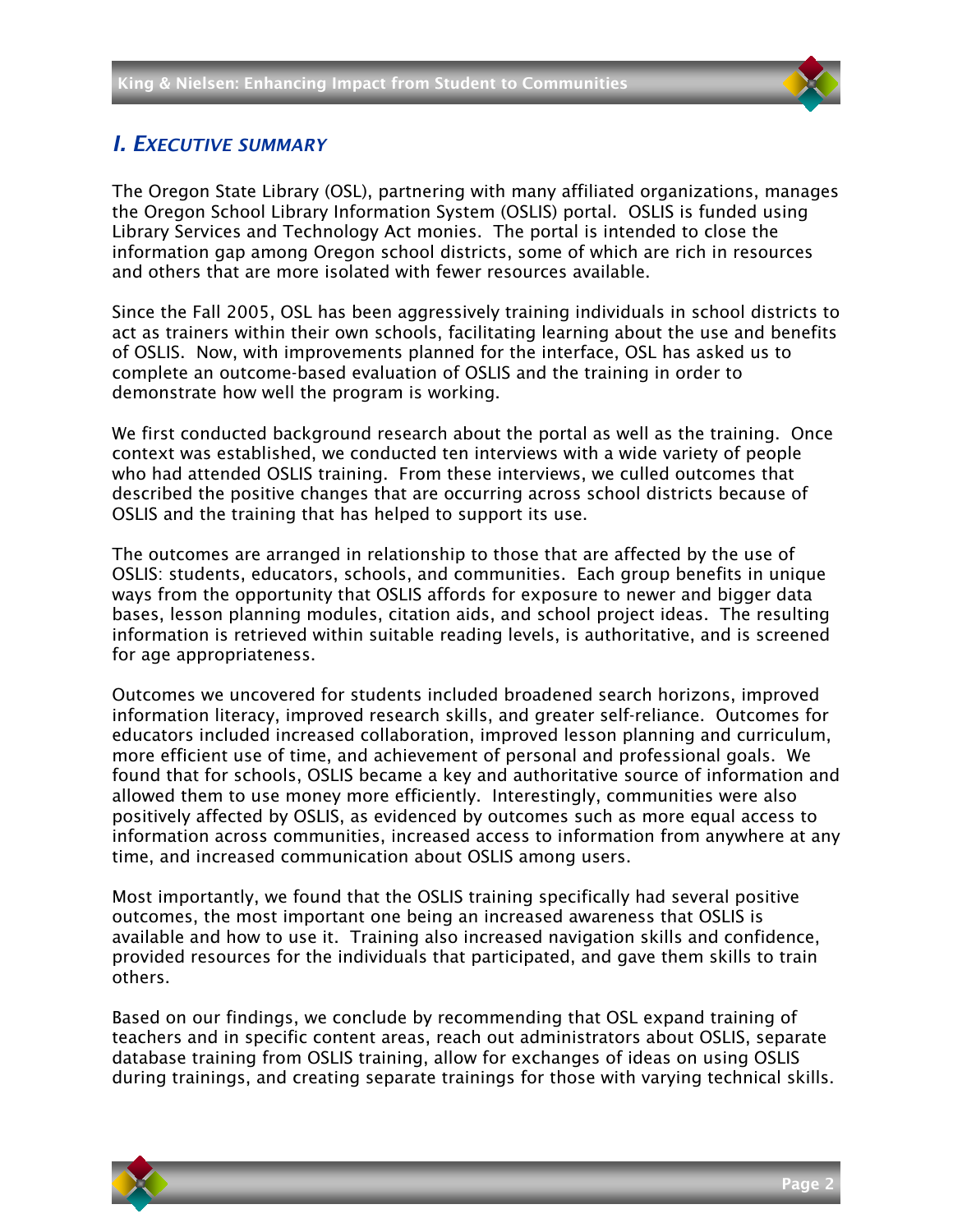#### <span id="page-3-0"></span>*II. INTRODUCTION*

With vital information resources increasingly moving online, a critical problem in K-12 education risks being exacerbated: the information access gap. Even before the internet became widely utilized, poor urban and rural school districts lagged behind wealthier suburban districts in terms of library materials and certified library staff members. This problem is particularly acute in Oregon, where a large portion of the state lives in isolated, rural communities. Indeed, in the Oregon State Library's (OSL) most recent report on the Oregon Quality Education Model for school libraries, Sorensen (2006) notes that from 1980 to 2004, the number of library media specialists in Oregon has decreased from 818 to 433 (p. 3).

While internet access increases as school resources dwindle, librarians and educators in Oregon and other states struggle to find ways of helping students traverse a quicklychanging information landscape. This evaluation analyzes one innovative and effective response to this struggle: the Oregon School Library Information System (OSLIS).

#### <span id="page-3-1"></span>*III. WHAT IS OSLIS?*

OSLIS [<http://www.oslis.org>](http://www.oslis.org/) was created to help all students, whether rural, urban, or suburban, to become more discerning consumers of information. It helps close the information gap among schools, even as school librarians disappear. Indeed, as one OSL staff member stated, "This is a way to address losses of librarians in a doable way. We can't provide school librarians for everyone, and this is a way of easing the gap."

OSLIS seeks to ease the gap by providing access to authoritative magazine databases together with curriculum for K-12 educators on information literacy. It is used by educators, students, administrators, and parents. At no cost to them, these individuals can access full-text periodicals, *The Oregonian*, and information literacy curriculum designed for specific age groups. Here is just a sample of what schools can access via OSLIS:

- Magazine databases provided by EBSCO, including subject-specific databases on business, medicine, education, and news.
- Full-text of *The Oregonian*, Oregon's largest newspaper, provided by NewsBank.
- Citation makers for MLA and APA citation formats, allowing students to fill in blanks and generate bibliographies.
- 24/7 access to chat reference with librarians using Oregon's L-Net service.
- Curriculum and guides on research, evaluating information, note taking, search strategies, and information literacy.
- Access to state and national education standards for information literacy.
- Lexiles, a scale that connects a student's reading ability with appropriate texts (OSLIS, 2006).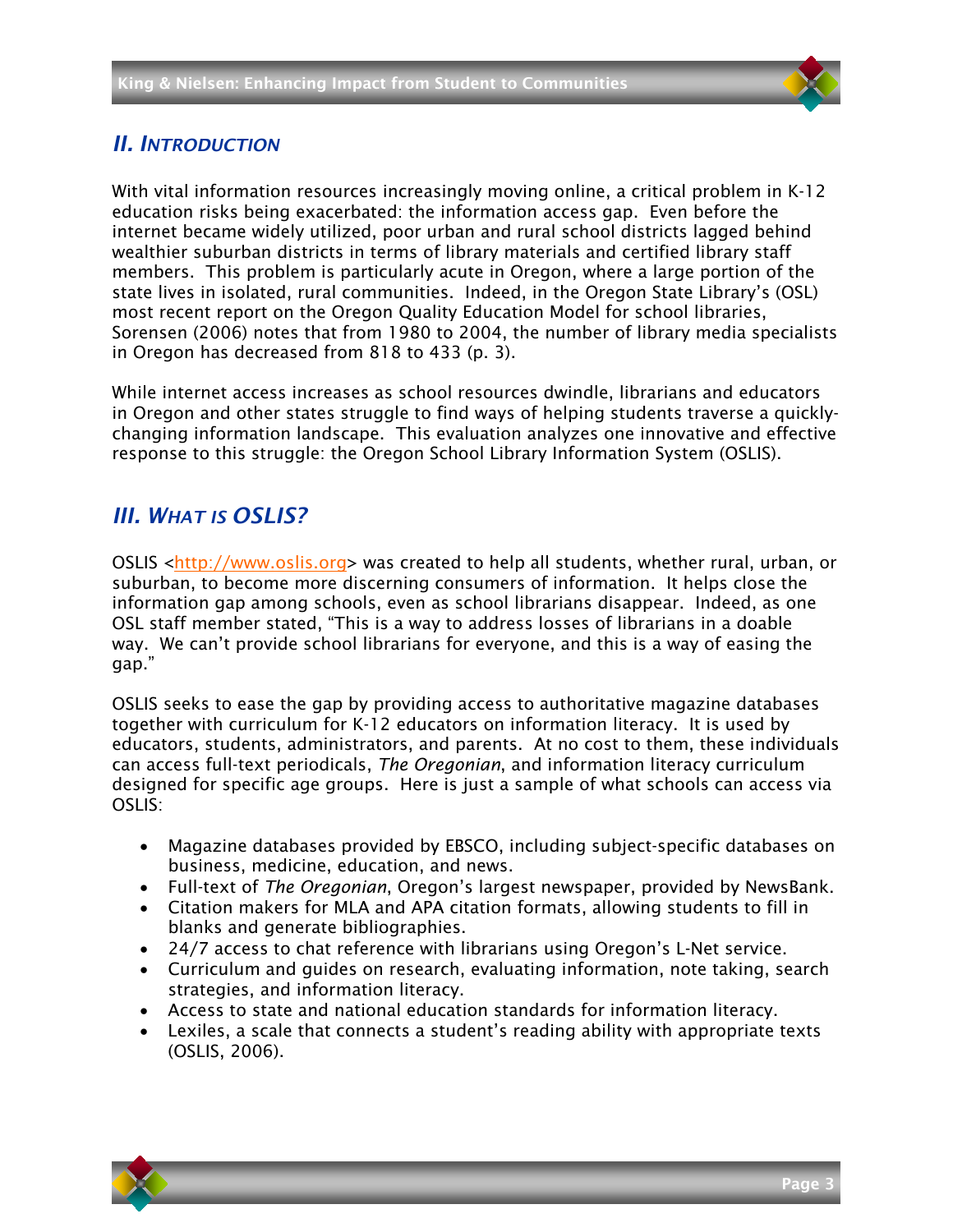The portal is managed by OSL and is funded using Library Services and Technology Act (LSTA) and Oregon Department of Education (ODE) monies. Given the broad impact and accessibility of the portal, OSLIS has many partners and affiliated boards:

- iSchool at the University of Washington
- LSTA Advisory Council of OSL
- Oregon Department of Education (ODE)
- Oregon Education Media Association (OEMA)
- Oregon State Library (OSL)
- OSLIS Committee
- State Library Board of Trustees

These partners realize that merely providing such access and resources is insufficient without also supplying training. One OSL staff member summed up the problem well:

*"We can hook every school up to EBSCO, but you just can't underestimate the impact of face-to-face training, especially the rapport building when dealing with this generation of librarians and teachers. They're uncomfortable with new resources, electronic immigrants."*

Thus, when OSLIS debuted a new interface in the fall of 2005, OSL initiated an aggressive training campaign to promote awareness about the site. These trainings were conducted by Patty Sorensen, School Library Consultant at OSL. Initially, Sorensen focused on training teachers, library media specialists, and school boards at conferences, workshops, and in individual school districts. The sessions were generally at service points such as Educational Service Districts (ESDs), which serve up to three counties.

Now, trainings target smaller groups and more rural and isolated school districts. Sessions vary in the length and number of participants. While many sessions are inperson, some are also conducted via videoconference. The trainer aims to "train the trainer," enabling participants to introduce the portal to teachers and children at their districts and communities.

#### <span id="page-4-0"></span>*IV. WHY OUTCOME-BASED EVALUATION?*

With so many resources being invested the portal, including federal LSTA funds, pressure is being placed on OSL to demonstrate that programs such as OSLIS work. OSLIS requires money, time, capital, staff, and other resources. We will refer to these resources as *inputs*. Please refer to [Figure 1](#page-5-0) for a list of inputs into OSLIS. For this report, we distinguish between "implicit" and "explicit" inputs. Explicit inputs are those that are readily apparent to users of the site: the databases, content, etc. Implicit inputs are basic, behind-the-scenes resources required for the site to operate: staff time, money, server space, etc. We will use this distinction when discussing our findings.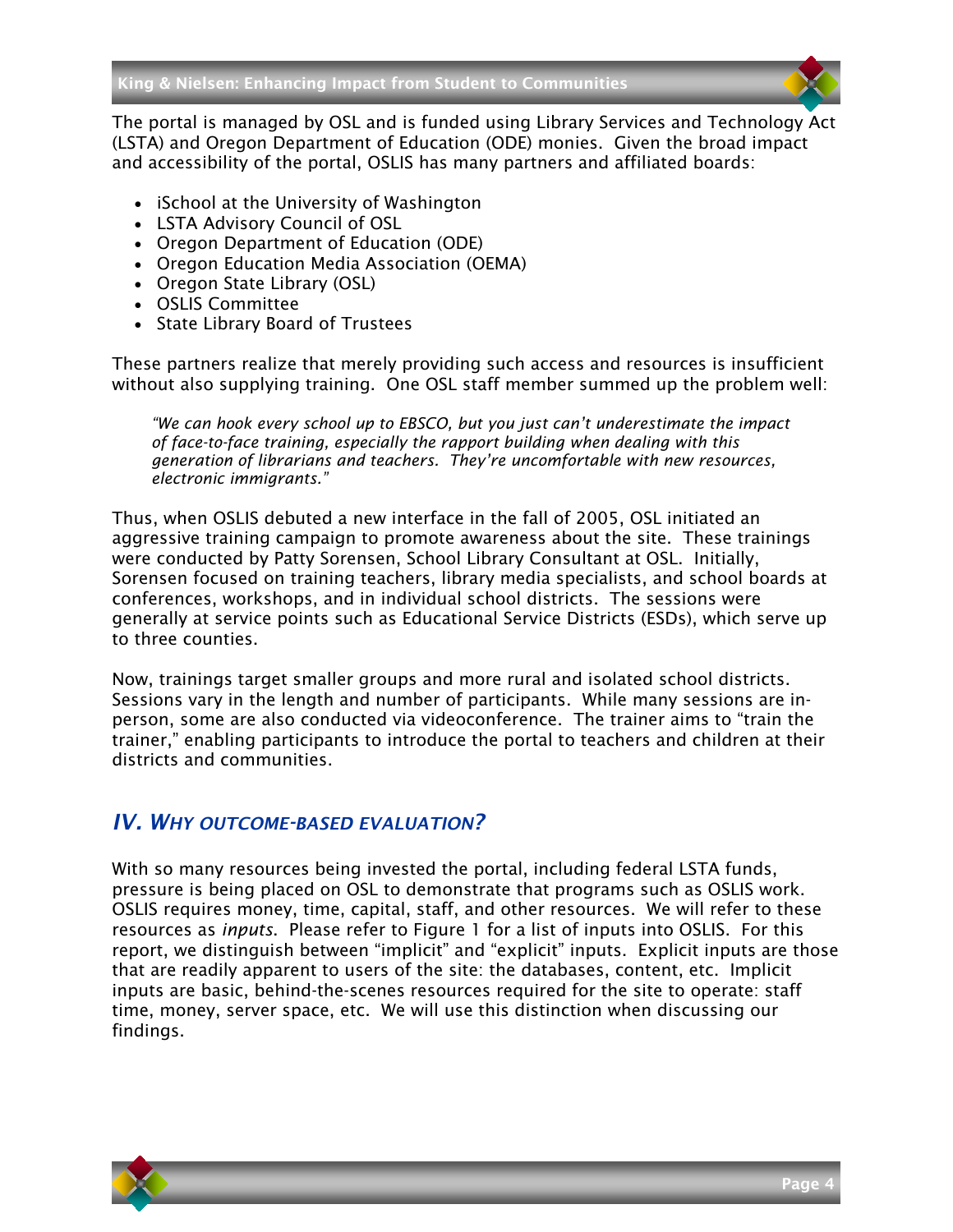#### <span id="page-5-2"></span><span id="page-5-1"></span>King & Nielsen: Enhancing Impact from Student to Communities

<span id="page-5-0"></span>

Lawmakers want agencies to demonstrate that the inputs for the program, particularly implicit inputs such as money and staff time, are well utilized. They demand evaluation. As the Institute of Museum and Library Studies (IMLS) (2007), the federal providers of LSTA monies, charges, "[libraries] must measure and report our progress" in helping our communities. Generally, agencies use quantitative indicators to measure this progress. Quantitative indicators can, if measured over time, prove behavioral change as a result of a program. Please refer to [Figure](#page-5-1) [2](#page-5-1) for a list of potential quantitative indicators for OSLIS. Such indicators measure how students, educators, and schools act differently as a result of having OSLIS and therefore represent important factors by which to evaluate the program. Indeed, as a state government devoted to accountability, Oregon uses the average daily hits to OSLIS to assess OSL's impact (Oregon State Library, 2007, p. 16).

However, evaluations based solely on quantitative indicators often fail to paint a complete picture. While they are crucial signs that a program changes behavior, such indicators have two major flaws. First, they fail to capture *why* a program benefits (or hinders) participants; indicators merely measures changes that merely indicate benefits rather than being benefits in themselves. Second, indicators often overlook other positive contributions of the program that managers did not anticipate.

Indicators are an essential part of a larger program evaluation. But another important factor is outcomes. Outcomes identify changes resulting from a program and present them in the program participants' own words. They explain how the participants feel the program benefited or failed to benefit them. Unlike indicators, outcomes often require qualitative rather than quantitative research methods. These qualitative measures allow researchers to more directly ascertain user perspectives which can be used to bolster quantitative indicators showing distinct behavioral changes.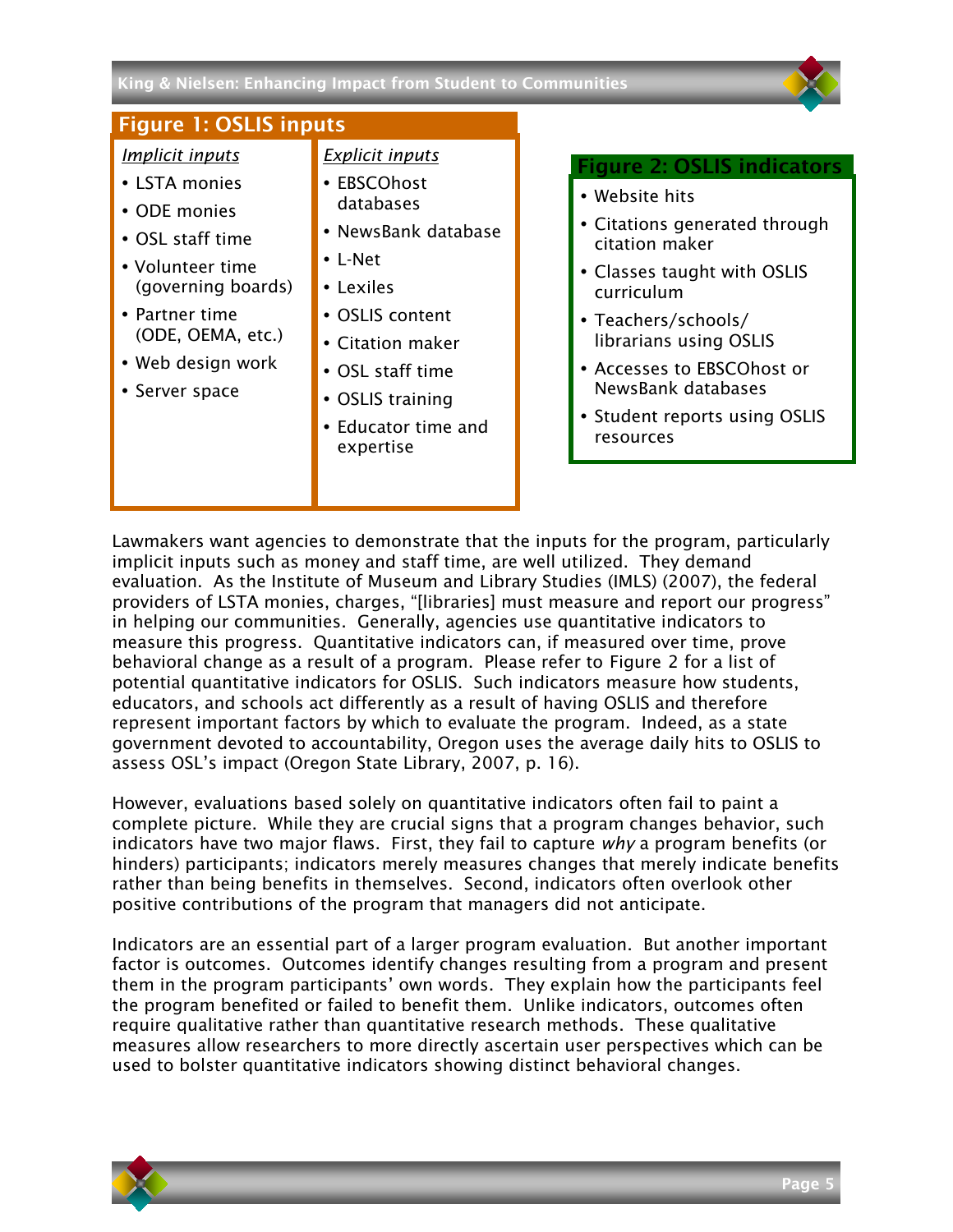#### <span id="page-6-0"></span>*IV. PROJECT DESCRIPTION*

We approached OSL to perform an outcome-based evaluation of OSLIS. This evaluation was conducted as part of a University of Michigan School of Information course called Outcome-Based Evaluation of Programs and Services. Throughout the evaluation, we used Durrance and Fisher's (2005) *How libraries and librarians help* model of measuring outcomes in a library setting.

OSL expressed interest not only in learning how schools are using OSLIS, but also in how OSLIS training participants have changed how they use OSLIS and how that training could be improved. Based on these interests, we approached this evaluation with four chief questions:

• *What outcomes does OSLIS impart?*

This broad question aims at what impact OSLIS is making, whether positive or negative, on schools that access it. We deliberately kept this question broad so as to remain open to the myriad of potential outcomes OSLIS could impart, even beyond its stated goals to increase information literacy and close the information gap.

- *How are schools changed as a result of OSLIS?* One way of measuring impact is by looking at what schools do differently as a result of having OSLIS. We therefore tried to spot key changes.
- *What outcomes did participants experience as a result of the training?* As with our first question, we kept this broad to capture the range of possible outcomes.
- *What changes would participants recommend for the training?* While outcome data is useful, we and OSL also hoped that this evaluation would inform how to improve trainings. We thus solicited recommendations regarding the training from participants.

To answer these questions, we conducted ten separate interviews with nine different individuals. These individuals included two media specialists, four paraprofessional library staff members, one teacher, and two OSL staff members. While we are not revealing the specific names of the interviewees for confidentiality reasons, please refer to [Figure](#page-10-1) 6 for a basic profile of them. The data in the figure do not include the two OSL staff members we interviewed. Please note that "school type" refers to the level and scope of people with whom the interviewee worked (e.g. "High" worked with high schools students, "District" with an entire school district, etc.).

Since OSL was interested in discovering the effectiveness of OSLIS training, our interviewees were exclusively individuals who had participated in training. We also made efforts to interview a wide variety of individuals. For details on our methodology, the interview questions we asked, how we chose interview participants, and the documents we analyzed, please refer to Appendix A: Design.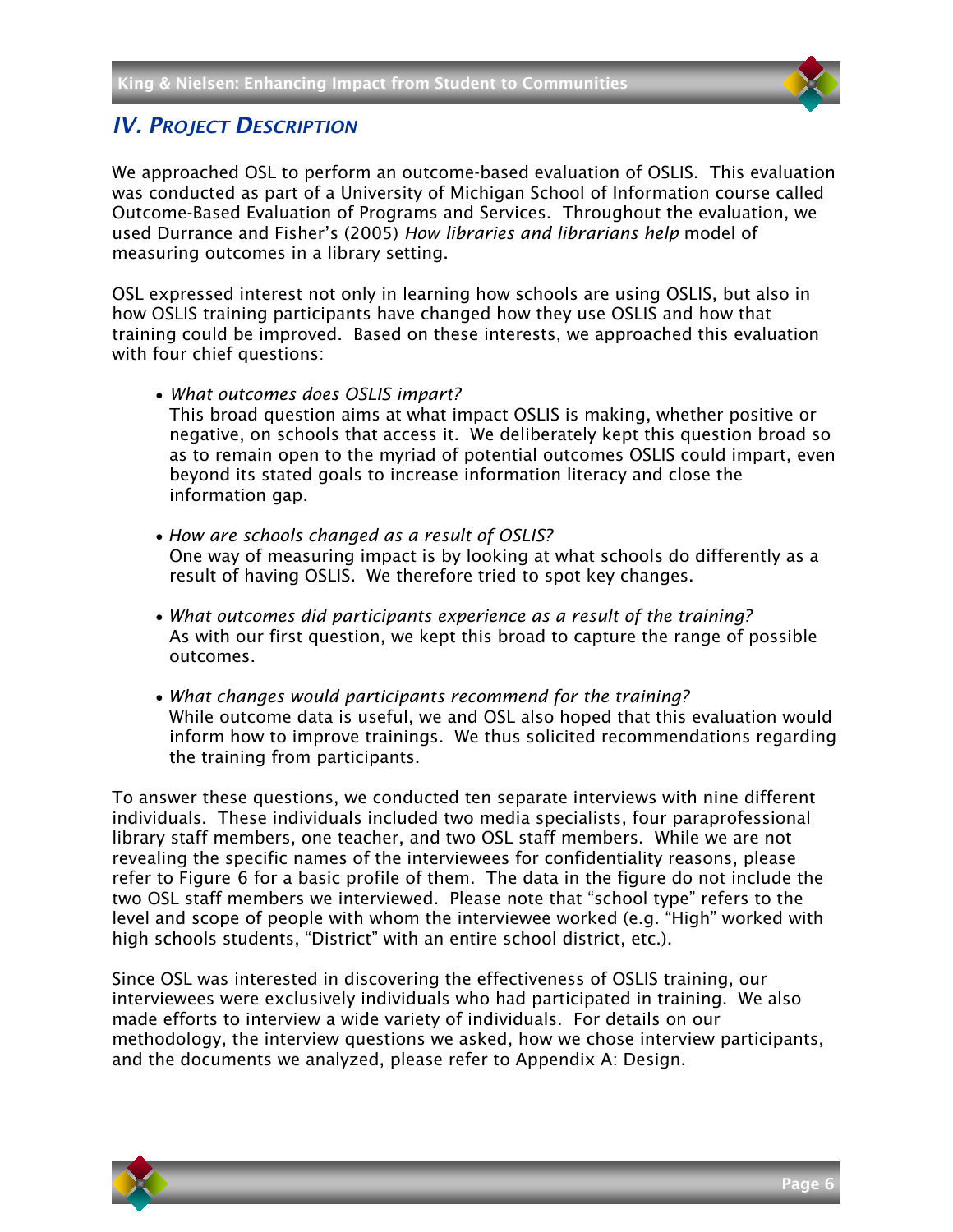| King & Nielsen: Enhancing Impact from Student to Communities                                                                                                     |                                                                                                                                                                                                                                      |  |  |
|------------------------------------------------------------------------------------------------------------------------------------------------------------------|--------------------------------------------------------------------------------------------------------------------------------------------------------------------------------------------------------------------------------------|--|--|
| <b>Figure 3: Profile communities and schools of interviewees</b>                                                                                                 |                                                                                                                                                                                                                                      |  |  |
| <b>Community data</b>                                                                                                                                            | School data                                                                                                                                                                                                                          |  |  |
| • Locations in Oregon:<br>Northeast: 1<br>Northwest: 2<br>Southeast: 2<br>Southwest: 2<br>• Average community size: 8,561<br>• Communities with <1,000 people: 2 | • School types:<br>Elementary: 2<br>Middle/Junior: 1<br>High: $2$<br>Districts: 1<br><b>Education Service Districts: 1</b><br>• Average school size: 286<br>• Schools with <100 students: 2<br>• Libraries meeting QEM in 2005-06: 1 |  |  |

#### <span id="page-7-0"></span>*V. FINDINGS*

Our interviews revealed a wide range of outcomes spanning far beyond OSLIS's stated goals to improve information literacy and access across communities. Interviewees also expressed that OSLIS increased confidence and self-reliance, saved time and money, and became their key source of authoritative information.

We recognize that our sample size  $(N=10)$  and breadth detract from the ability to generalize. However, we feel these outcomes and the recommendations presented in section VI are both valid and valuable. To ensure validity and avoid bias, we included only outcomes expressed by three or more interviewees, with greater weight given to non-OSL staff members. In addition, the value of these outcomes and recommendations is enhanced when paired with more quantitative indicators like those in [Figure 2:](#page-5-2) [OSLIS indicators.](#page-5-2)

In analyzing the interview transcripts and OSLIS documentation, we found several patterns of outcomes. For details on how we identified these patterns, please refer to Appendix B: Data collection/analysis. We found that the outcomes revealed by interviewees fell into five broad groups. The first four outcome groups represent those accruing to specific people or entities: students, educators, schools, and communities. We also identified a fifth set of outcomes that originated specifically from OSL's training program.

These outcomes are graphically represented in [Figure 4.](#page-8-1) Each box represents outcomes received by one of the groups or entities we identified. We placed students at the top of the diamond because, as a program targeted toward K-12 schools, OSLIS's ultimate objective is to benefit children. Educators and schools come next, with educators being broadly defined as anybody working to teach students (e.g. teachers, librarians, paraprofessional staff members, administrators, etc.). Finally, although most of the outcomes are ultimately experienced by these people and school systems, the benefits reach out into the larger community.

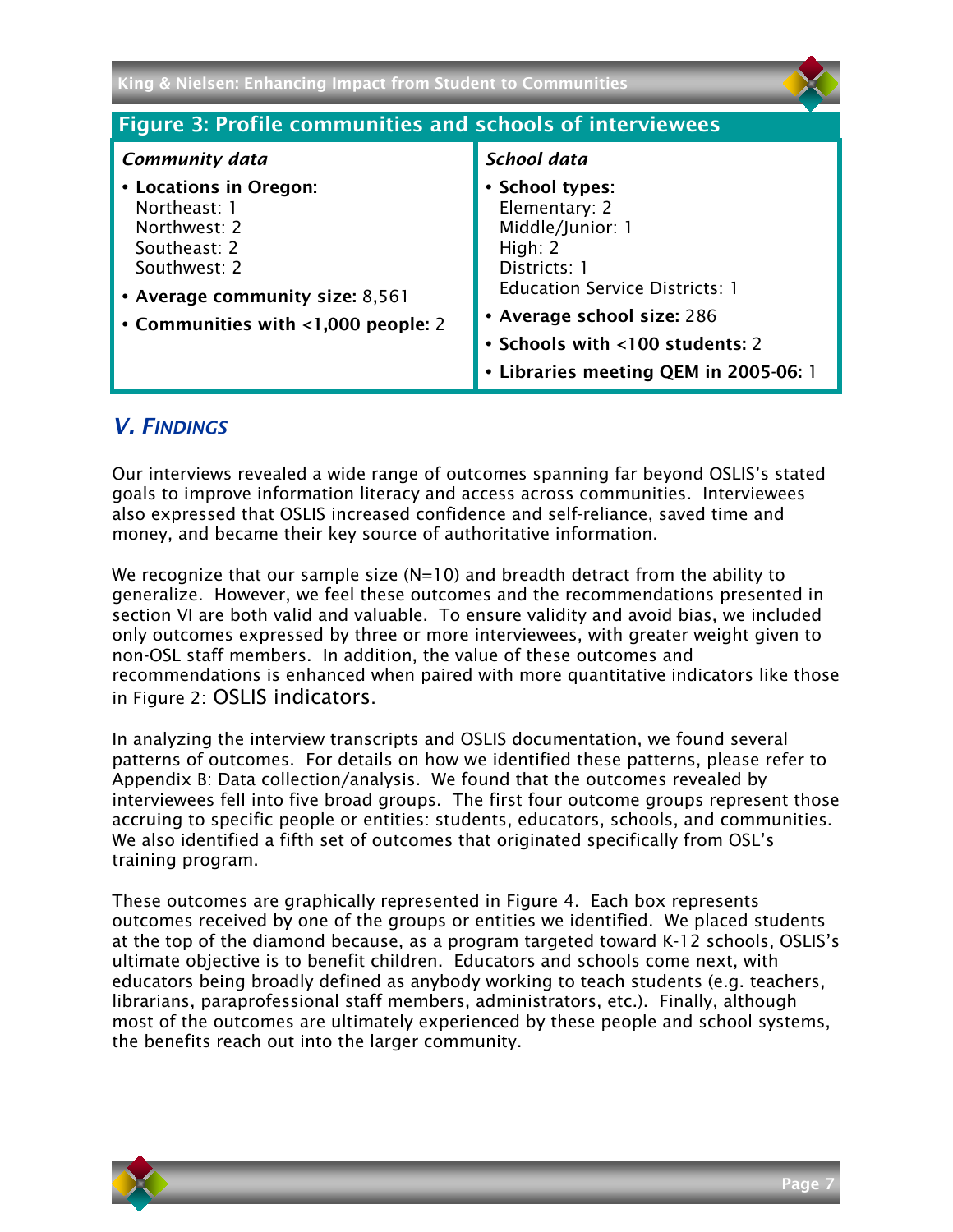King & Nielsen: Enhancing Impact from Student to Communities

<span id="page-8-1"></span>

OSLIS training outcomes serve to enhance the outcomes experienced by students, educators, schools, and communities. Hence we depicted training as branching outward between each of these areas. The outcomes participants expressed as resulting from training helped them better utilize OSLIS to meet their goals and improve the learning experience. Training outcomes thus serve an instrumental purpose in facilitating other OSLIS outcomes.

<span id="page-8-0"></span>What follows is a more detailed discussion of each outcome group, with supporting anecdotes and quotations gleaned from interview transcripts. The full list of outcomes is found in [Figure 5.](#page-9-1) Supporting quotations are presented in tables which include the outcome group, quotation text, and our conjectures on explicit inputs (see [Figure 1\)](#page-5-0) that make those outcomes possible.

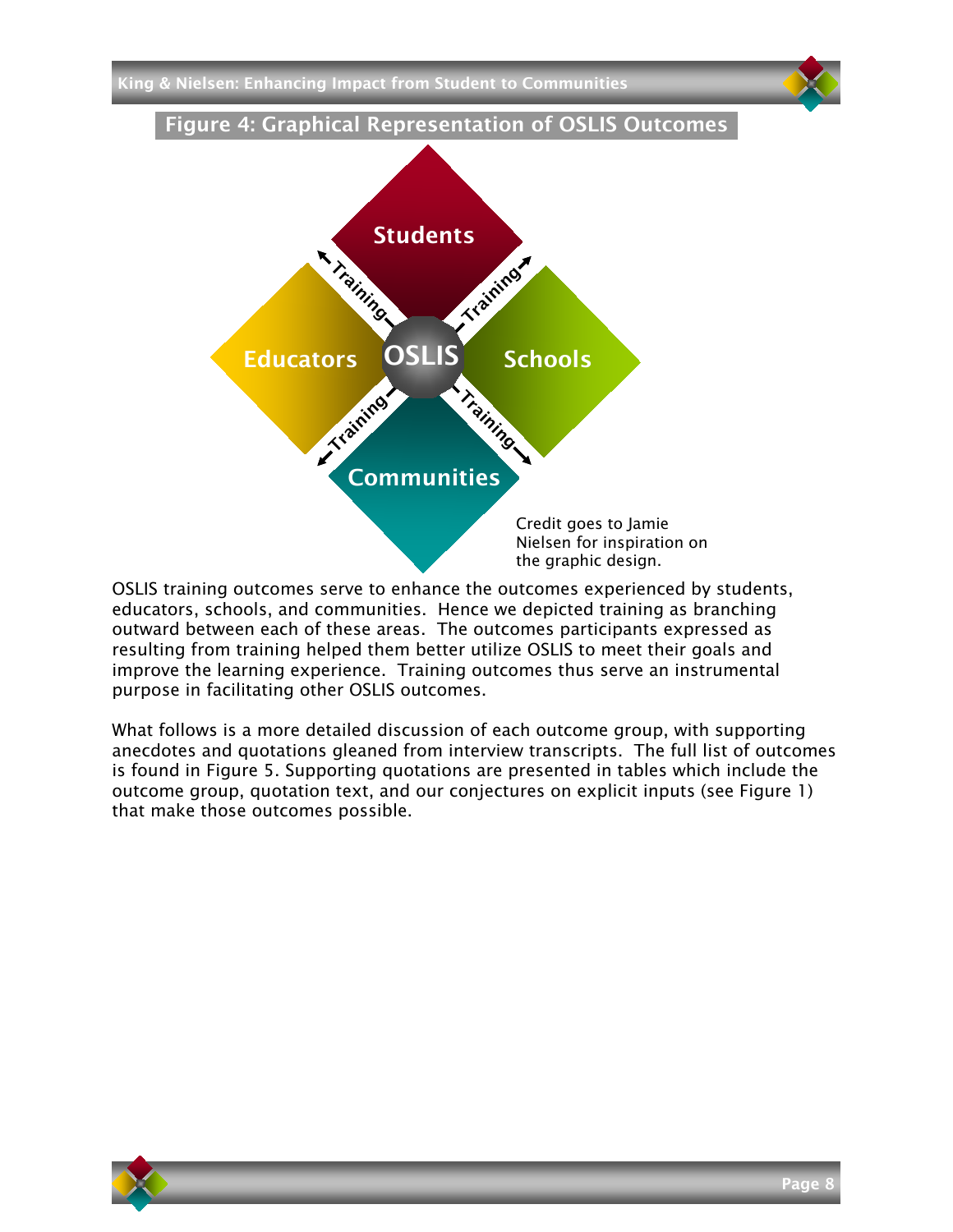#### <span id="page-9-1"></span>Figure 5: OSLIS Outcomes

#### *Students*

- St-1: Broadened Search Horizons
- St-2: Improved Information Literacy
- St-3: Improved Research Skills
- St-4: Greater Self-Reliance

#### *Educators*

- E-1: Increased Collaboration
- E-2: Improved Lessons and Curriculum
- E-3: More Efficient Use of Time
- E-4: Achievement of Personal and Professional Goals

#### *Schools*

- Sc-1: Becomes Key Source of Authoritative Information
- Sc-2: More Efficient use of Money

#### *Communities:*

- C-1: More Equal Information Access Across Communities
- C-2: Increased Access to Information, Anywhere, Anytime
- C-3: Increased Communication About OSLIS with Different Users and Communities

#### *Training:*

- T-1: Increased Awareness About OSLIS
- T-2: Increased Ability to Navigate OSLIS
- T-3: Personal Connection with the Trainer
- T-4: Improved Learning Through Dynamic, Hands-on Activities
- T-5: Increased Confidence
- T-6: Trainer Serving as a Resource for Trainees
- T-7: Increased Training of Others

### A. Students

While OSLIS was originally designed to encourage educators to collaborate, its clear end purpose was to help *students* learn and improve their access to information. Our interviews revealed four patterns of outcomes for students, all of which relate to their ability to, knowledge of, and confidence in locating information.

<span id="page-9-0"></span>The group of outcomes related to students includes those experienced by K-12 students as expressed by educators and OSL staff members.

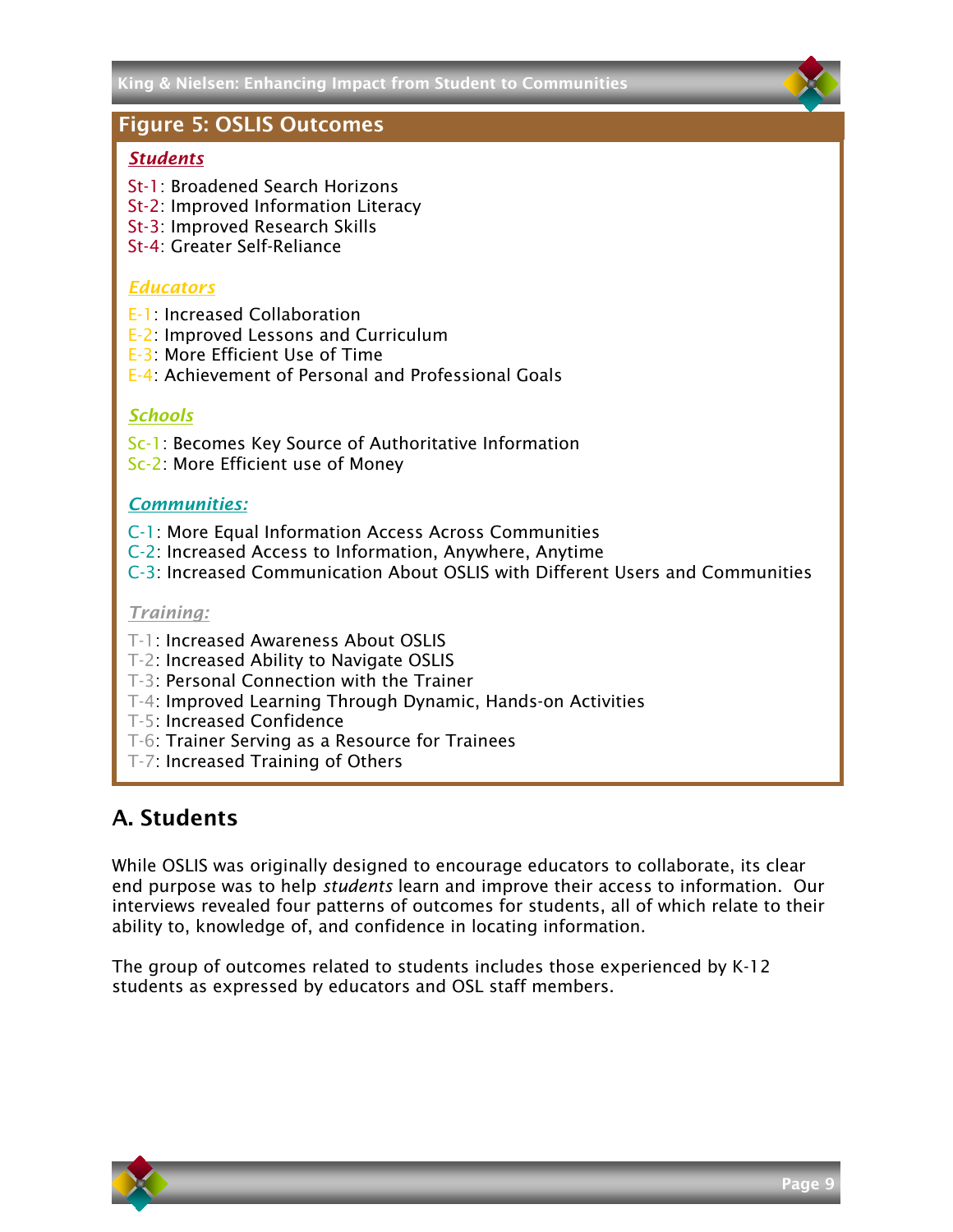

#### *St-1. OSLIS broadens students' search horizons*

Educators reported that students were exposed to a number of different subjects and search methods by using OSLIS. They researched new topics and used search methods, such as online chat with librarians, that went beyond merely searching Google.

Supporting quotations for these outcomes are presented in [Figure 6.](#page-10-1) They were taken from three separate interviews with three paraprofessional library staff members.

<span id="page-10-1"></span>

| <b>Figure 6</b>                                            | <b>Quotation</b>                                                                                                                                                                                                                                                                                     | <b>Inputs/Activities</b>         |
|------------------------------------------------------------|------------------------------------------------------------------------------------------------------------------------------------------------------------------------------------------------------------------------------------------------------------------------------------------------------|----------------------------------|
| <b>Student</b><br>Outcome 1:<br><b>Broadened</b><br>Search | "We also have libraries on call that you can get to<br>through OSLIS. The kids can chat with a librarian<br>that's on duty who will direct them to the<br>appropriate site. The kids love that."                                                                                                     | L-net                            |
| <b>Horizons</b>                                            | "They just finished doing a rainforest study and it<br>was just amazing the different stuff I found for<br>them. The kids are excited about it."                                                                                                                                                     | <b>EBSCOhost databases</b>       |
|                                                            | "Maybe a kid will write the history of engines and<br>then his project will be making an engine run in a<br>car. We had one kid who did a whole cooking<br>session, created a meal. This is a really broad-<br>based database. We've had them do nursing,<br>dental assistant, education, teaching." | <b>EBSCOhost databases</b>       |
|                                                            | "Last month, they had to have controversial topics<br>for biology on water conservation. They needed to<br>find information on water use in the Klamath<br>River Basin, evolution vs. creationism. Those are<br>examples in the last couple of weeks."                                               | <b>EBSCOhost databases</b>       |
|                                                            | "This has really opened it up for what students can<br>access. I guess it's improved our research tools."                                                                                                                                                                                            | EBSCOhost databases,<br>NewsBank |

#### <span id="page-10-0"></span>*St-2. OSLIS improves students' information literacy*

Educators are teaching students effective methods for how to cite their work, think critically about sources, and how to find safe, appropriate, authoritative information.

Supporting quotations for these outcomes are presented in [Figure 7.](#page-11-1) They were taken from four separate interviews with a paraprofessional library staff member, a media specialist, a teacher, and an OSL staff member.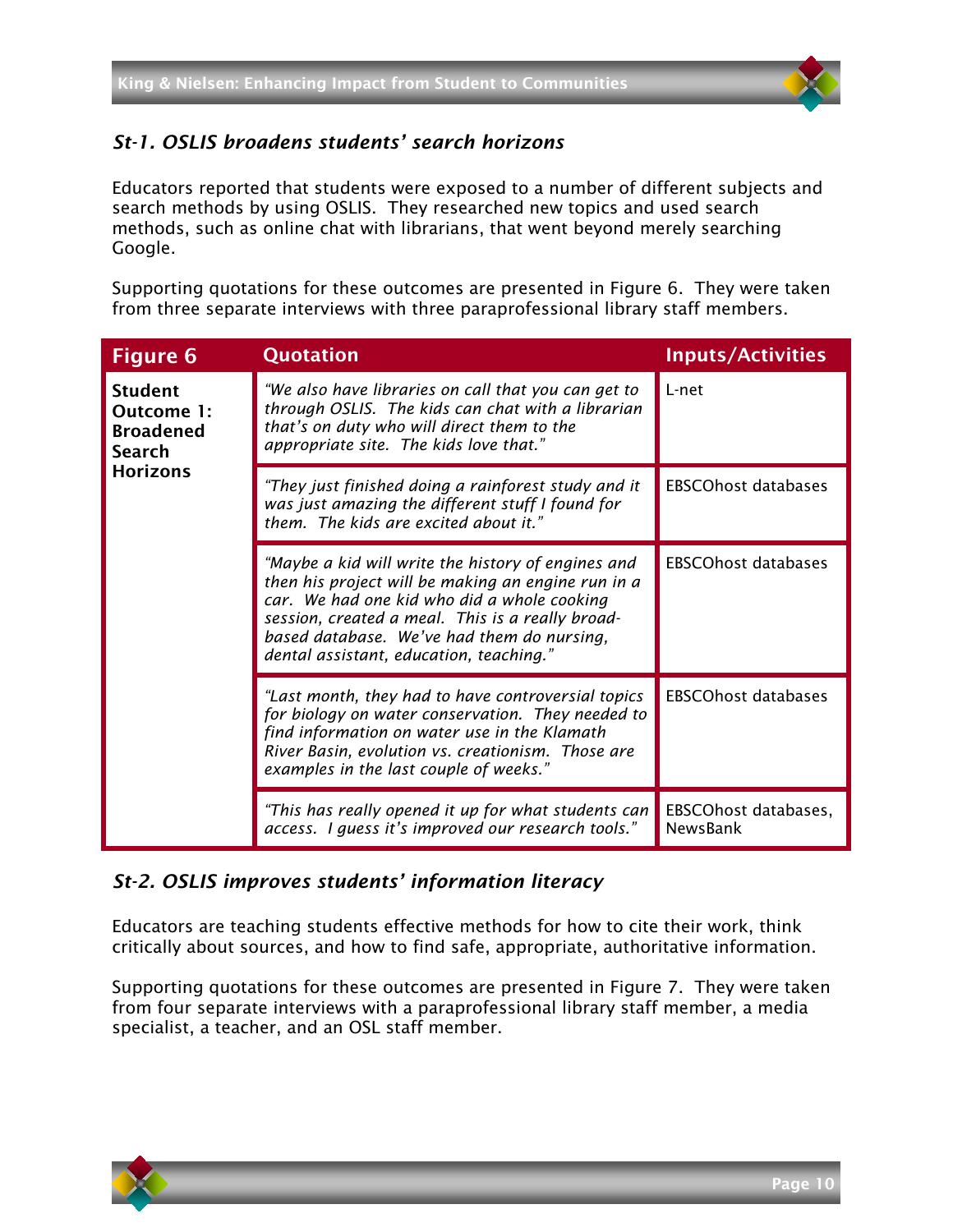<span id="page-11-1"></span>

#### <span id="page-11-0"></span>*St-3. OSLIS improves students' research skills*

Students are learning how to refine their search strategies and narrow their topics in order to find the best and most useful information about a variety of subjects.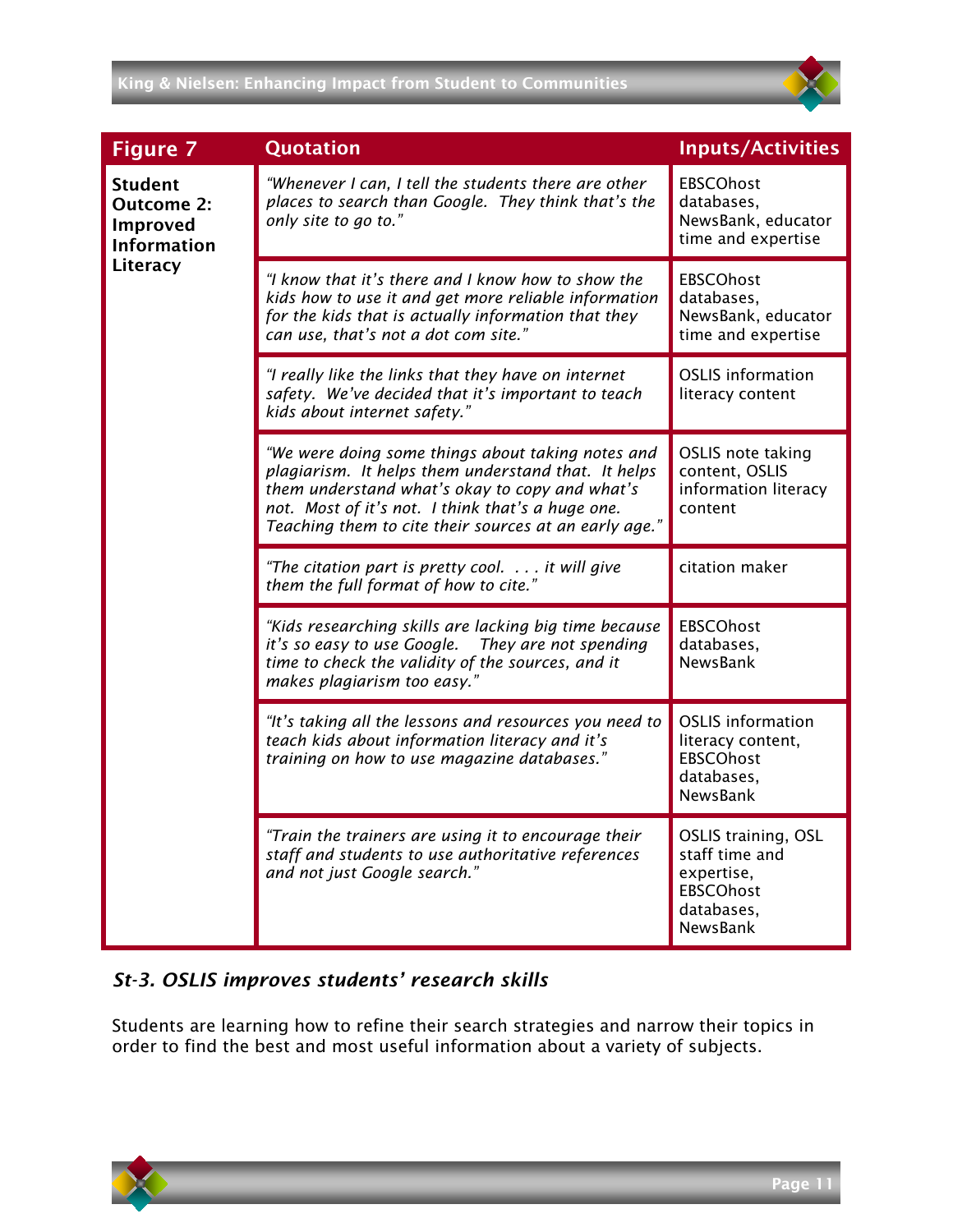

Supporting quotations for these outcomes are presented in Figure 8. They were taken from three separate interviews with two paraprofessional library staff members and a teacher.

| <b>Figure 8</b>                                                           | Quotation                                                                                                                                                                                                                           | <b>Inputs/Activities</b>                                           |
|---------------------------------------------------------------------------|-------------------------------------------------------------------------------------------------------------------------------------------------------------------------------------------------------------------------------------|--------------------------------------------------------------------|
| <b>Student</b><br>Outcome 3:<br><b>Improved</b><br><b>Research Skills</b> | "The kids get a little frustrated in searches because<br>they don't know how to narrow them down, but they<br>learn that in the process. This works really well.<br>We can find tons of stuff and it works really well."            | <b>EBSCOhost</b><br>databases, educator<br>time and expertise      |
|                                                                           | "They also use a lot of it is for reports or for<br>speeches. They use the student resource part or<br>they go on the other parts like EBSCO, view<br>encyclopedias, maps or whatever they might need<br>for a report or speeches." | <b>OSLIS</b> research<br>content, EBSCOhost<br>databases           |
|                                                                           | "To be able to define their searches better so they<br>are not spinning their wheels as much. And I can<br>define my searches as well, can find this or that<br>magazine or some specifically technical or<br>educational journal." | <b>EBSCOhost</b><br>databases, OSLIS<br>research skills<br>content |
|                                                                           | "Fourth grade they're still trying to synthesize<br>information in the first place, learn how to<br>summarize data to begin with but we're starting in<br>that direction at this grade."                                            | <b>EBSCOhost</b><br>databases, teacher<br>time and expertise       |
|                                                                           | "I know it is quick and easy to use with students and<br>really helps them narrow their searches."                                                                                                                                  | <b>EBSCOhost</b><br>databases, OSLIS<br>research skills<br>content |
|                                                                           | "If they are still having trouble I go through more,<br>most of the time they find what they need there,<br>sometimes we have to narrow the topic down to find<br>it. That's part of the training."                                 | teacher time and<br>expertise                                      |

#### <span id="page-12-0"></span>*St-4. OSLIS helps students become self-reliant*

Students are learning to research, use online databases, and cite sources on their own. This helps create more self-sufficient searchers who will be able to conduct research independently.

Supporting quotations for these outcomes are presented in [Figure 9.](#page-13-2) They were taken from three separate interviews with three paraprofessional staff members.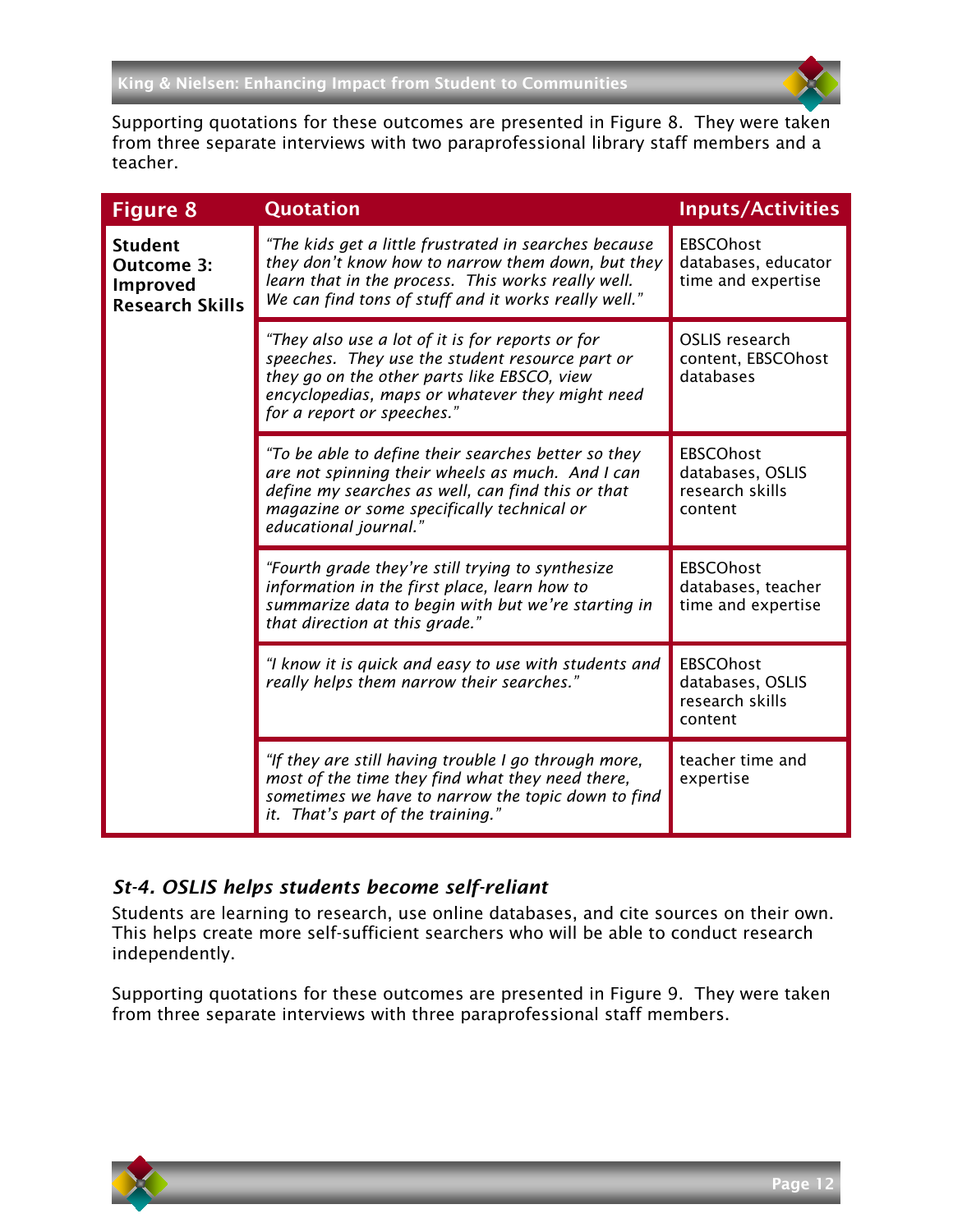#### King & Nielsen: Enhancing Impact from Student to Communities



<span id="page-13-2"></span>

| <b>Figure 9</b>                         | <b>Quotation</b>                                                                                                                                                                                                                                           | <b>Inputs/Activities</b>                                                                |
|-----------------------------------------|------------------------------------------------------------------------------------------------------------------------------------------------------------------------------------------------------------------------------------------------------------|-----------------------------------------------------------------------------------------|
| <b>Student</b><br><b>Outcome 4:</b>     | "They can cite their sources. It's clear, it's<br>straightforward, it's what they need."                                                                                                                                                                   | citation maker                                                                          |
| <b>Greater Self-</b><br><b>Reliance</b> | "I try to get the students to use it themselves, but<br>for the younger kids I generally help them. They<br>will watch me bring up the information; they tell me<br>what they want printed."                                                               | <b>EBSCOhost</b><br>databases, educator<br>time and expertise                           |
|                                         | "I came back from training and showed them how to<br>make their own folders with their own passwords,<br>how to put stuff in it, how to do the different<br>researches."                                                                                   | <b>EBSCOhost</b><br>databases, educator<br>time and expertise,<br><b>OSLIS</b> training |
|                                         | "I run them through how to use it, the citation<br>maker. All they have to do is fill in the blanks,<br>which is ideal for the kids. As you get your source<br>you just go over here, copy and paste, and you've<br>got it done. They see how easy it is." | citation maker,<br><b>EBSCOhost</b><br>databases, educator<br>time and expertise        |
|                                         | "Then once they learn how to navigate they go on<br>and find some more using the tutorials."                                                                                                                                                               | <b>OSLIS</b> content                                                                    |

#### <span id="page-13-0"></span>B. Educators

One of the primary goals of OSLIS was to provide an avenue for educators to collaboratively use information to improve the quality of their work with and for students. However, our interviews showed that collaboration was not the only positive outcome of OSLIS and the training for educators. Time and again, we heard stories that showed how OSLIS also improved lesson plans and curriculum by providing new and credible information, saved time by getting accurate results and providing abstracts, and helped educators meet their own personal and professional goals through the databases available in OSLIS.

The group of outcomes related to educators includes those experienced by K-12 staff members, including teachers, media specialists, paraprofessional staff members and administrators.

#### <span id="page-13-1"></span>*E-1. OSLIS encourages collaboration*

OSLIS helps library staff members work with teachers to develop more interesting and creative lesson plans. OSLIS provides information from many databases, at specific reading abilities, and in appropriate lesson modules. Tech-savvy students help teachers learn to navigate as well.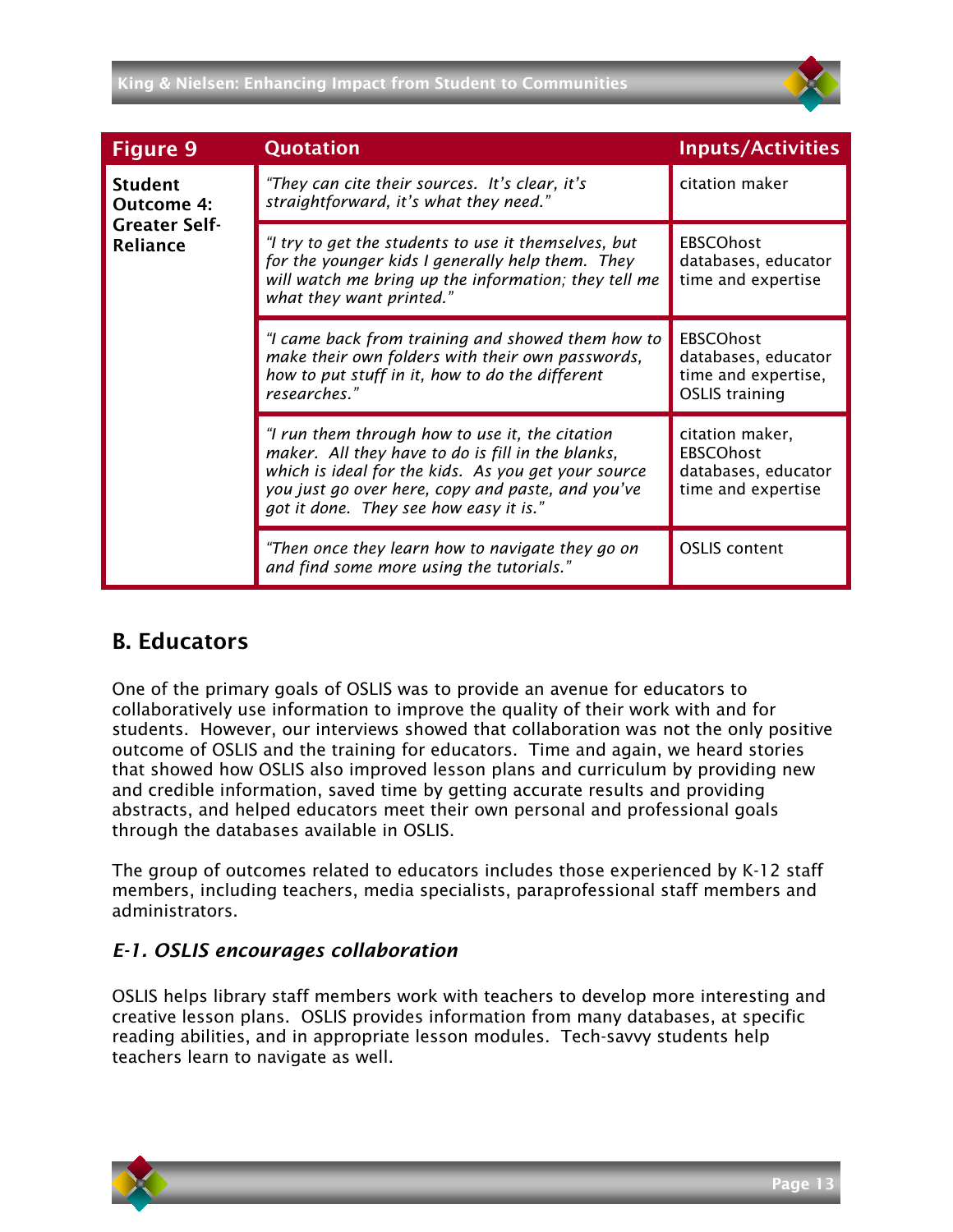Supporting quotations for these outcomes are presented in [Figure 10.](#page-14-1) They were taken from three separate interviews with a media specialist, a paraprofessional library staff member, and an OSL staff member.

<span id="page-14-1"></span>

| <b>Figure 10</b>                                                          | <b>Quotation</b>                                                                   | <b>Inputs/Activities</b>                         |
|---------------------------------------------------------------------------|------------------------------------------------------------------------------------|--------------------------------------------------|
| <b>Educator</b><br>Outcome 1:<br><b>Increased</b><br><b>Collaboration</b> | "Some of the students help [the teachers] navigate."                               | OSLIS content,<br>educator time and<br>expertise |
|                                                                           | "I collaborate with teachers."                                                     | educator time and<br>expertise                   |
|                                                                           | "Librarians are using it for a resource of lessons to<br>help the teachers teach." | OSLIS content,<br>educator time and<br>expertise |

#### <span id="page-14-0"></span>*E-2. OSLIS helps educators improve lessons and curriculum*

Teachers have access to a rich diversity of information, teaching aids, sample quizzes, lesson modules and much more. This information is being used in their lesson plans and in expansion of curriculum. One of our interviewees regularly uses OSLIS to help teachers and librarians in rural Oregon to develop more effective lessons.

Supporting quotations for these outcomes are presented in [Figure 11.](#page-14-2) They were taken from six separate interviews with two media specialists, three paraprofessional library staff members, and an OSL staff member.

<span id="page-14-2"></span>

| <b>Figure 11</b>                                                              | <b>Quotation</b>                                                                                                                                                                    | <b>Inputs/Activities</b>                        |
|-------------------------------------------------------------------------------|-------------------------------------------------------------------------------------------------------------------------------------------------------------------------------------|-------------------------------------------------|
| <b>Educator</b><br><b>Outcome 2:</b><br>Improved<br>Lessons and<br>Curriculum | "I think there's a lot of valuable stuff there for the<br>teachers with the standards and the curriculum.<br>There's so much valuable stuff there. I think they'd<br>use it a lot." | OSLIS content,<br>Lexiles                       |
|                                                                               | "That's why I'd love the teachers to get into it to see<br>how much there is available for them.                                                                                    | OSLIS content,<br><b>EBSCOhost</b><br>databases |
|                                                                               | "OSLIS does such a wonderful job of providing<br>teacher resources."                                                                                                                | <b>OSLIS</b> content                            |
|                                                                               | "OSLIS is a wonderful professional development<br>resource for teachers."                                                                                                           | OSLIS content,<br><b>EBSCOhost</b><br>databases |
|                                                                               | "It is specifically for teachers and libraries to access<br>information literacy curricula and guides."                                                                             | OSLIS content,<br>Lexiles                       |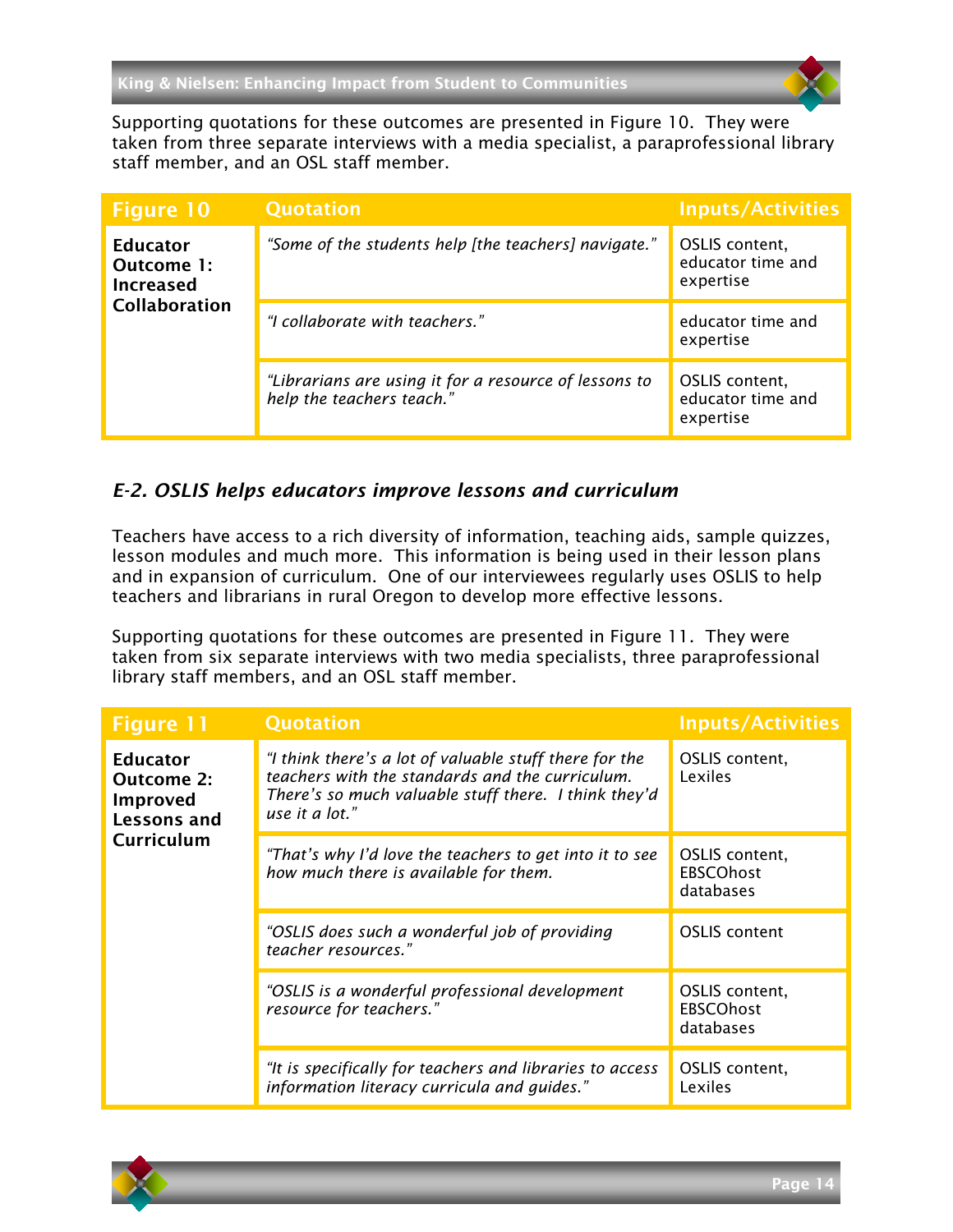King & Nielsen: Enhancing Impact from Student to Communities

| <b>Educator</b><br>Outcome 2:<br>Improved<br>Lessons and | "Our Spanish teacher uses parts of it. There's parts<br>of it she can use, Spanish language journals. They<br>sometimes do some research there. She can print<br>off things and the kids try to read them." | <b>EBSCOhost</b><br>databases                   |
|----------------------------------------------------------|-------------------------------------------------------------------------------------------------------------------------------------------------------------------------------------------------------------|-------------------------------------------------|
| Curriculum<br>(Cont.)                                    | "I can look within their reading level so the<br>information they are getting is not way over the top<br>and they aren't getting frustrated with what they<br>are getting."                                 | Lexiles                                         |
|                                                          | "I'm a new school librarian, and I incorporated it<br>into my curriculum."                                                                                                                                  | <b>OSLIS</b> content                            |
|                                                          | "Plug in what I can do on the site to what I'm doing<br>in my teaching. Making the connection between<br>what's in the site and my teaching goals with<br>individual classes or teachers."                  | OSLIS content,<br><b>EBSCOhost</b><br>databases |

#### <span id="page-15-0"></span>*E-3. OSLIS saves educators time*

It became clear, after talking to users, that OSLIS allows educators and students to access credible and appropriate information more quickly. This extra time allows the educator to focus on other critical tasks, such as designing lessons.

Supporting quotations for these outcomes are presented in [Figure 12.](#page-15-1) They were taken from three separate interviews with two paraprofessional library staff members and a teacher.

<span id="page-15-1"></span>

| <b>Figure 12</b>                                                                    | <b>Quotation</b>                                                                                                                                                                | <b>Inputs/Activities</b>                                      |
|-------------------------------------------------------------------------------------|---------------------------------------------------------------------------------------------------------------------------------------------------------------------------------|---------------------------------------------------------------|
| <b>Educator</b><br><b>Outcome 3:</b><br><b>More Efficient</b><br><b>Use of Time</b> | "I can look really quick at the abstract to see if I<br>need that article, can refine it and go faster and<br>help the student be a little more productive with<br>their time." | <b>EBSCOhost</b><br>databases, educator<br>time and expertise |
|                                                                                     | "It's easier to locate appropriate books for students,<br>based on their levels, easier to target."                                                                             | Lexiles                                                       |
|                                                                                     | "The other thing that's nice about it is I know I don't<br>have to be concerned about the appropriateness of<br>the things that come up. It's filtered and kid<br>friendly."    | <b>EBSCOhost</b><br>databases, Lexiles                        |
|                                                                                     | "This I know is quick and easy to use with students<br>and really helps them narrow their searches."                                                                            | <b>EBSCOhost</b><br>databases                                 |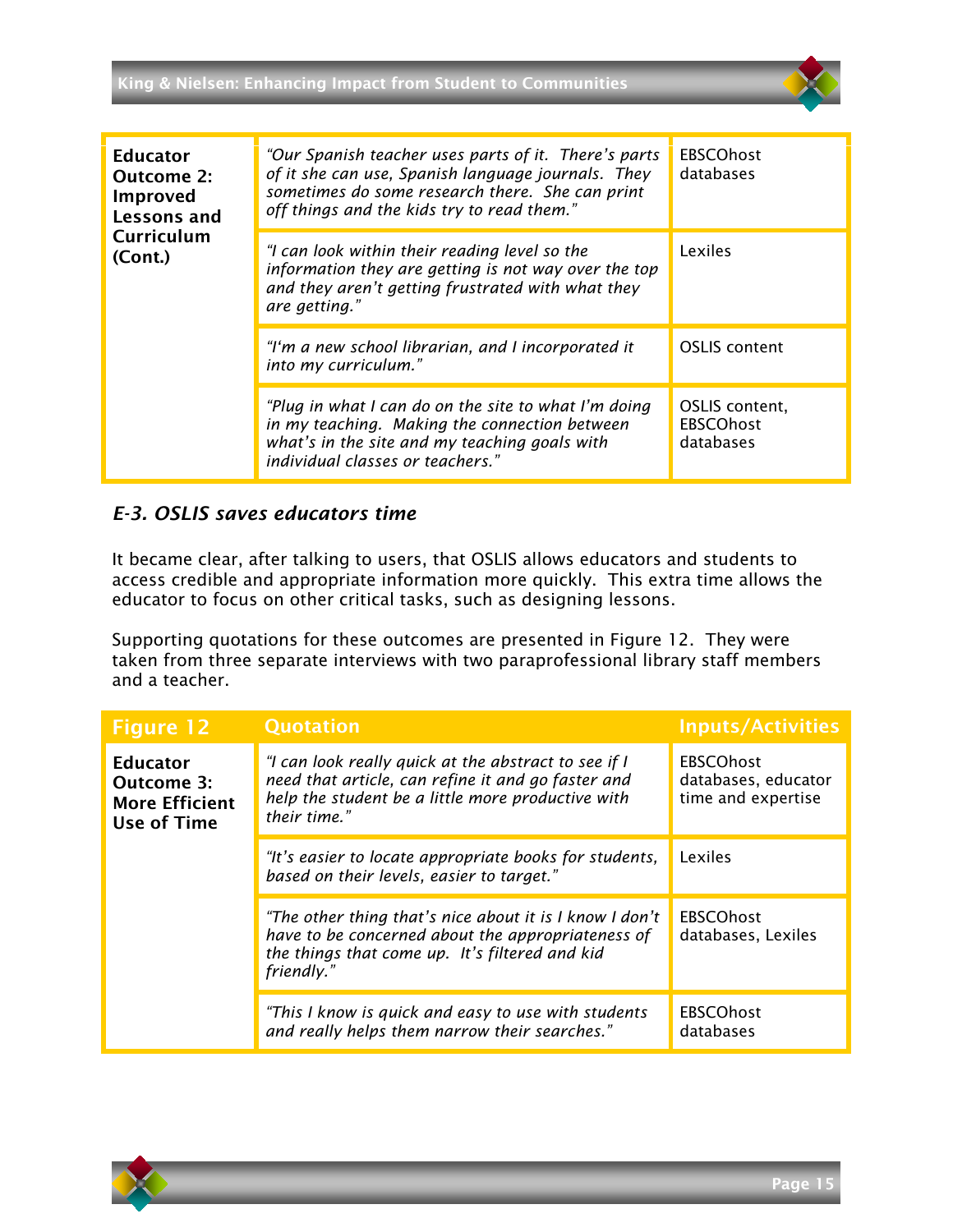

#### <span id="page-16-0"></span>*E-4. OSLIS helps educators achieve personal and professional goals*

Though OSLIS was instituted to even the playing field for students across school districts, a more far-reaching outcome is that educators are using it to meet their own personal and professional information needs and goals. This outcome was an unanticipated but welcome pattern.

Supporting quotations for these outcomes are presented in [Figure 13.](#page-16-3) They were taken from three separate interviews with two paraprofessional library staff members and a teacher.

<span id="page-16-3"></span>

| <b>Figure 13</b>                                                                                        | <b>Quotation</b>                                                                                                                                                                                                                                                                                     | <b>Inputs/Activities</b>      |
|---------------------------------------------------------------------------------------------------------|------------------------------------------------------------------------------------------------------------------------------------------------------------------------------------------------------------------------------------------------------------------------------------------------------|-------------------------------|
| <b>Educator</b><br><b>Outcome 4:</b><br><b>Achievement</b><br>of Personal<br>and<br><b>Professional</b> | "I'm an online student myself. I go to school full<br>time myself as well as work. I am getting a BA for<br>schools and teaching. Child development. Some<br>articles and different articles that I'm not able to<br>purchase all of them myself. I research for<br>different projects for English." | <b>EBSCOhost</b><br>databases |
| <b>Goals</b>                                                                                            | "I have some younger teachers tell me they use it<br>for their own continuing education."                                                                                                                                                                                                            | <b>EBSCOhost</b><br>databases |
|                                                                                                         | "I think our ELL (English Language Learner)<br>Specialist uses it with the kids as well  also using<br>it herself for information."                                                                                                                                                                  | <b>EBSCOhost</b><br>databases |

### <span id="page-16-1"></span>C. Schools

Though we expected outcomes from OSLIS training for students and educators, we were pleased to see that there were also outcomes that positively affected schools generally. Aside from the important outcome of saving the schools money, it is clear that OSLIS has become a primary source of research information and that it is being used across school systems, grade levels, and content areas.

The group of outcomes related to schools includes those experienced by K-12 schools, school districts, and ESDs.

#### <span id="page-16-2"></span>*Sc-1. OSLIS becomes a key source of authoritative information for schools.*

It became apparent as we talked to people that OSLIS has become a primary, if not *the* primary source of information in the school systems. Educators check OSLIS before other sources are researched and steer students there because it provides authoritative information.

Supporting quotations for these outcomes are presented in [Figure 14.](#page-17-0) They were taken from four separate interviews with a media specialist, two paraprofessional library staff members, and a teacher.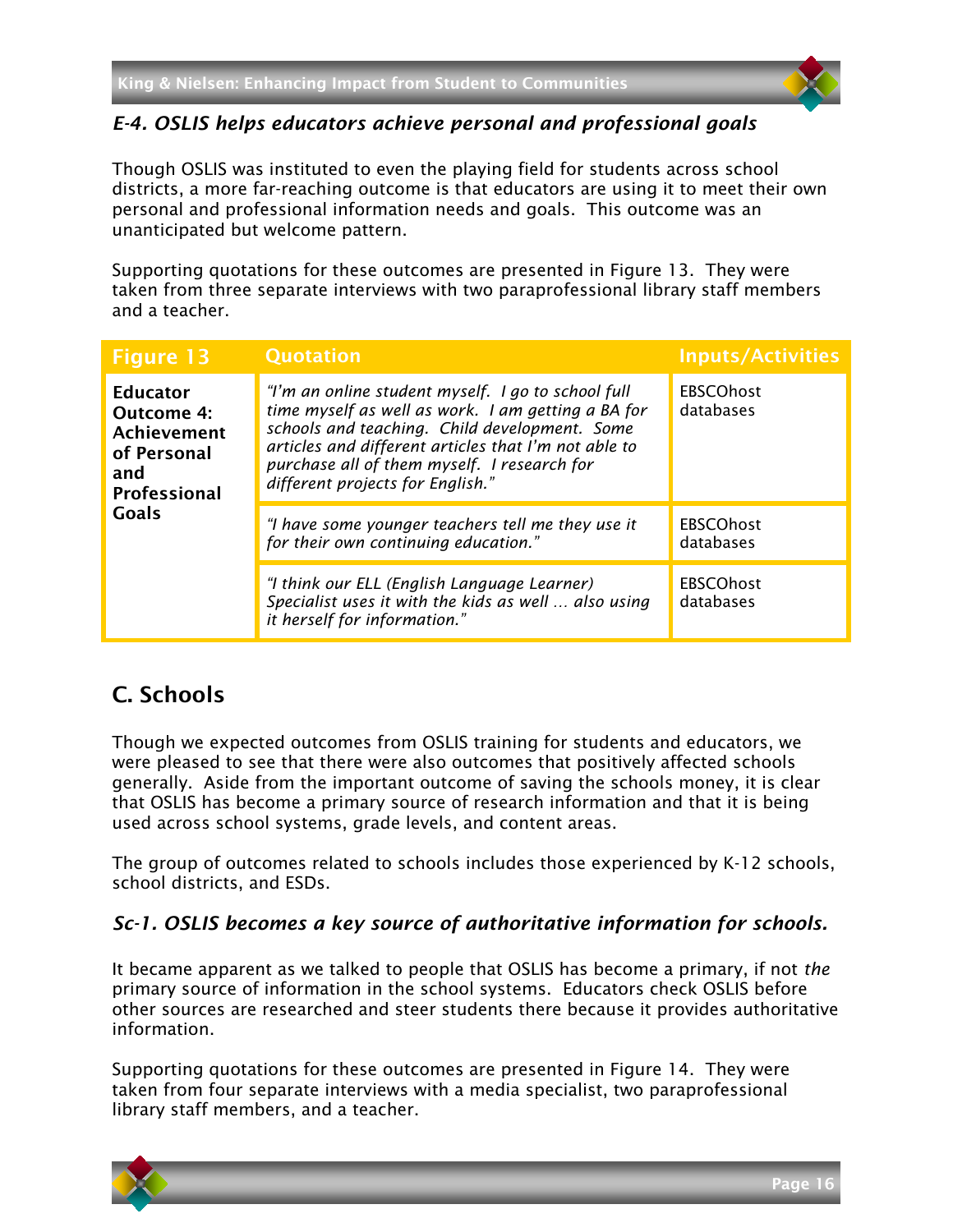#### King & Nielsen: Enhancing Impact from Student to Communities



<span id="page-17-0"></span>

| <b>Figure 14</b>                                                              | <b>Quotation</b>                                                                                                                                                                                                                                                                                                                  | <b>Inputs/Activities</b>                                      |
|-------------------------------------------------------------------------------|-----------------------------------------------------------------------------------------------------------------------------------------------------------------------------------------------------------------------------------------------------------------------------------------------------------------------------------|---------------------------------------------------------------|
| <b>School</b><br>Outcome 1:                                                   | "I ask them, 'Have you checked on OSLIS?'"                                                                                                                                                                                                                                                                                        | <b>OSLIS</b> content                                          |
| <b>Becomes Key</b><br>Source of<br><b>Authoritative</b><br><b>Information</b> | "I always give the OSLIS information, but now it's<br>simplified things because it's such one-stop<br>shopping. I go there first. It helps because I'm not<br>giving them tons of sites. I tell them 'Let's start<br>with OSLIS and go from there.""                                                                              | OSLIS content,<br><b>EBSCOhost</b><br>databases               |
|                                                                               | "It is a focus now when I talk about what is<br>available. It's always the first thing I talk about.<br>First I tell people about OSLIS, where to go to get<br>information. It's at the front of my training rather<br>than one of many sites."                                                                                   | <b>OSLIS</b> content                                          |
|                                                                               | "They are using it as a portal. It's on their websites<br>now. It's the main place they put kids into, they<br>don't send kids all over the place. Staff knows it's<br>the first place to go when looking for information."                                                                                                       | <b>EBSCOhost</b><br>databases                                 |
|                                                                               | "The superintendent of [organization], whose wife is<br>a teacher, wanted information on certain resources<br>and he came to [his wife] for help. He knew that<br>OSLIS was there and he knew it was the place to<br>start his search."                                                                                           | <b>EBSCOhost</b><br>databases                                 |
|                                                                               | "I recommend it to the kids. Our junior class is<br>required to do career development. The first half of<br>the year is career development. The second half is<br>writing a huge paper on the senior project. We use<br>OSLIS as a main resource site for getting material<br>we don't have access to."                           | <b>EBSCOhost</b><br>databases                                 |
|                                                                               | "The English department uses it when they're going<br>to do speeches, 10th grade, the one in 9th grade,<br>and over in 11th grade. They definitely recommend<br>it for their students to use. They have the website<br>and how to navigate it for their class. We keep on<br>the wall the instructions on how to navigate OSLIS." | <b>EBSCOhost</b><br>databases                                 |
|                                                                               | "If I have a student who says I can't find something,<br>what do I do? We sit down and say 'go to this<br>website' we go through some steps on how to<br>navigate."                                                                                                                                                               | <b>EBSCOhost</b><br>databases, educator<br>time and expertise |
|                                                                               | "My students, they go to the library every week and<br>they have access and they use it up there at least<br>once a week."                                                                                                                                                                                                        | <b>EBSCOhost</b><br>databases                                 |

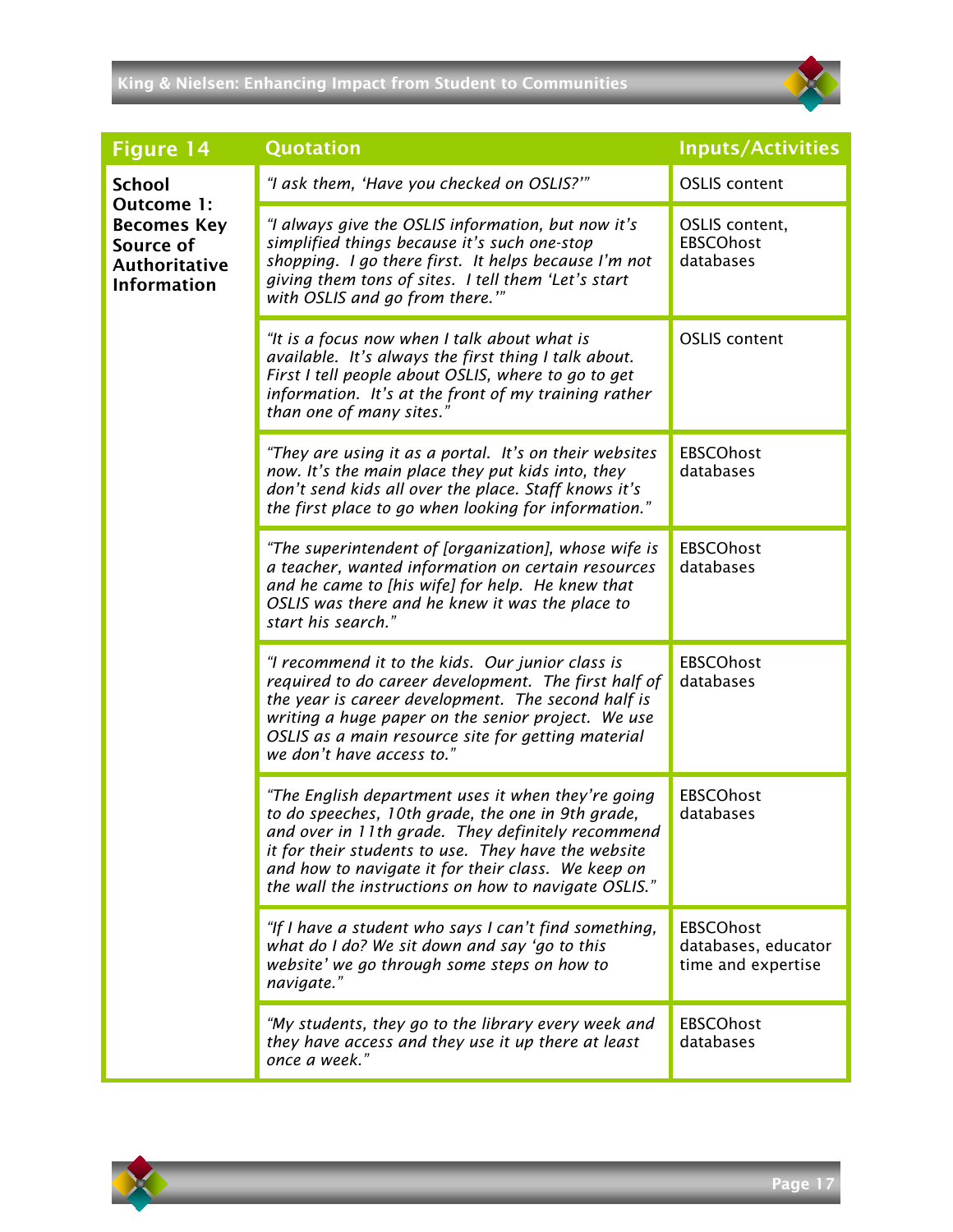

#### <span id="page-18-0"></span>*Sc-2. OSLIS saves schools money*

Using OSLIS has saved schools money that is being put to use in other ways. This outcome was particularly reported and appreciated by interviewees in smaller, more remote districts.

Supporting quotations for these outcomes are presented in [Figure 15.](#page-18-2) They were taken from four separate interviews with a media specialist, two paraprofessional library staff members, and an OSL staff member.

<span id="page-18-2"></span>

| <b>Figure 15</b>                                                                   | <b>Quotation</b>                                                                                                                                                                                                                  | <b>Inputs/Activities</b>                          |
|------------------------------------------------------------------------------------|-----------------------------------------------------------------------------------------------------------------------------------------------------------------------------------------------------------------------------------|---------------------------------------------------|
| <b>School</b><br><b>Outcome 2:</b><br><b>More Efficient</b><br><b>Use of Money</b> | "As budgets dwindle, this has allowed us to not<br>carry as many magazines and not keep as much in<br>stock. We're down to the magazines kids read for<br>fun."                                                                   | <b>EBSCOhost</b><br>databases                     |
|                                                                                    | "For our library and our budget, I was able to cut<br>down on the amount of periodicals that I have to<br>order because there are so many on OSLIS. I was<br>able to buy more books for the library."                             | <b>EBSCOhost</b><br>databases                     |
|                                                                                    | "We use OSLIS as a main resource site for getting<br>material we don't have access to. Because you<br>can't keep magazines like that in the library<br>anymore. In fact, nobody even knows how to use<br>Reader's Guide anymore." | <b>EBSCOhost</b><br>databases                     |
|                                                                                    | "I think it's fabulous that it's free access for Oregon<br>schools. I value the site and think it's a great site<br>and hope it will continue."                                                                                   | <b>EBSCOhost</b><br>databases,<br><b>NewsBank</b> |
|                                                                                    | "The State Library resources are much richer than<br>any that the schools could afford to buy on their<br>own previously."                                                                                                        | <b>EBSCOhost</b><br>databases,<br>NewsBank        |

#### <span id="page-18-1"></span>D. Communities

In addition to students, educators, and schools, communities have gained outcomes from OSLIS as well. Most importantly, OSLIS is closing the gap between communities that had access to many databases and those that did not, between communities that had multiple resources nearby and those that were more isolated. The training provided the awareness that OSLIS was available, and that it was available anytime, anywhere, not just in schools and not just for students.

The group of outcomes related to communities includes those that were not limited to individuals or schools. Instead, they branched out to parents, public libraries, and the rest of the community.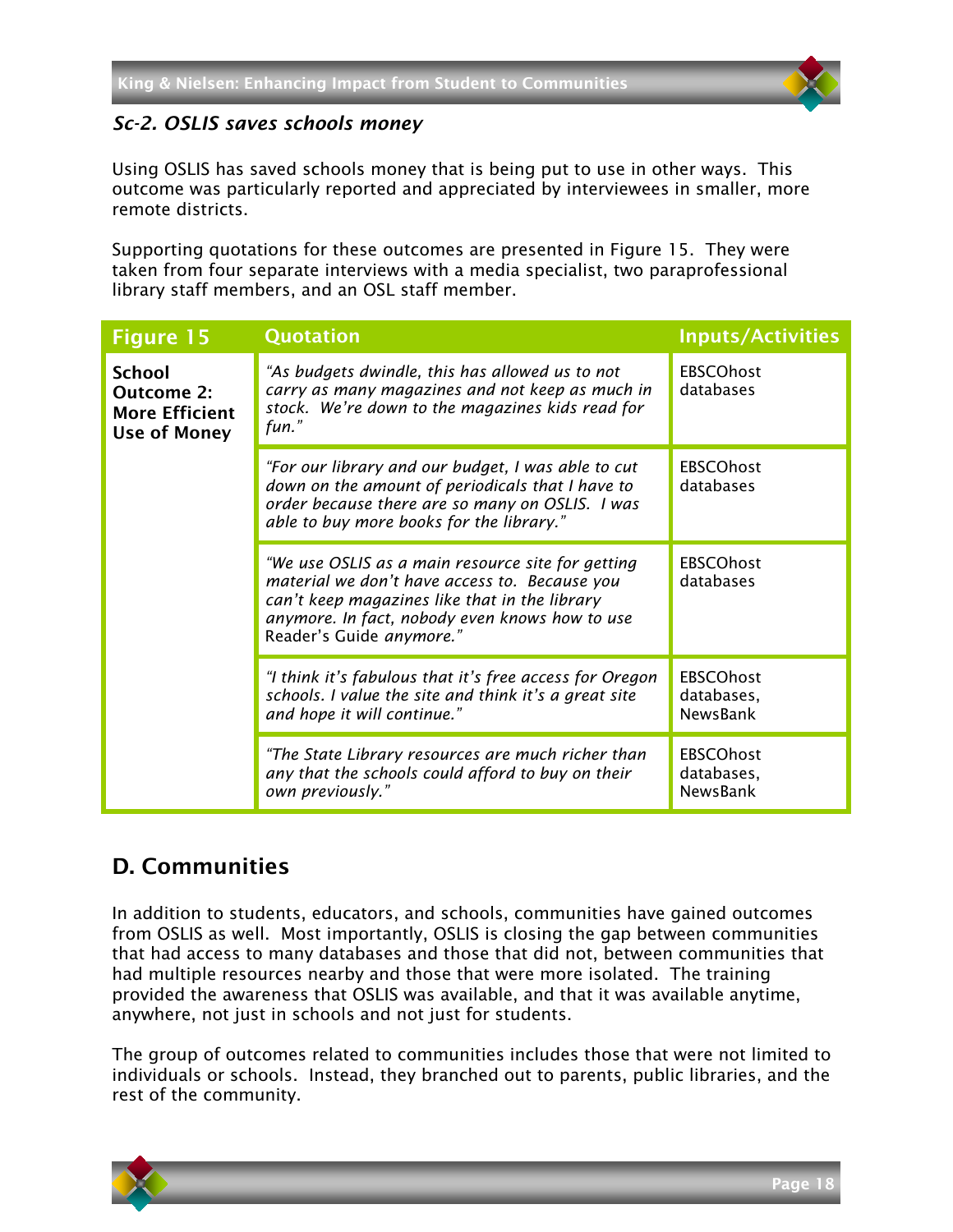

#### <span id="page-19-0"></span>*C-1. OSLIS closes the information gap among communities.*

Students and educators now are playing on a level playing field. All students and educators, in every school, regardless of the school system size or location, can access current, authoritative, interesting information as well as creative lesson plans.

Supporting quotations for these outcomes are presented in [Figure 16.](#page-19-2) They were taken from three separate interviews with two paraprofessional library staff members and an OSL staff member.

<span id="page-19-2"></span>

| <b>Figure 16</b>                                                                                          | Quotation                                                                                                                                                                                                                                                                                                                               | <b>Inputs/Activities</b>                                                        |
|-----------------------------------------------------------------------------------------------------------|-----------------------------------------------------------------------------------------------------------------------------------------------------------------------------------------------------------------------------------------------------------------------------------------------------------------------------------------|---------------------------------------------------------------------------------|
| Community<br>Outcome 1:<br>More Equal<br><b>Information</b><br><b>Access Across</b><br><b>Communities</b> | "This is a way to address losses of librarians in a<br>doable way. We can't provide school librarians for<br>everyone, and this is a way of easing the gap."                                                                                                                                                                            | OSLIS content,<br><b>EBSCOhost</b><br>databases,<br>NewsBank, OSLIS<br>training |
|                                                                                                           | "We use OSLIS as a main resource site for getting<br>material we don't have access to. Because you<br>can't keep magazines like that in the library<br>anymore. In fact, nobody even knows how to use<br>Reader's Guide anymore."                                                                                                       | <b>EBSCOhost</b><br>databases                                                   |
|                                                                                                           | "This has really opened it up for what students can<br>access. I guess it's improved our research tools."                                                                                                                                                                                                                               | <b>EBSCOhost</b><br>databases                                                   |
|                                                                                                           | "A big plus for us is because we are so removed<br>from everything, we have a public library, but there<br>is so much more we can view from OSLIS to look at<br>it ahead of time, if we didn't have it. It would be so<br>much harder to do the research for reports and<br>speeches and projects. We appreciate that they<br>have it!" | <b>EBSCOhost</b><br>databases                                                   |
|                                                                                                           | "Right now the biology department is doing a<br>research project to find material that we don't<br>carry specifically, but there are still many places<br>that they can use on OSLIS."                                                                                                                                                  | <b>EBSCOhost</b><br>databases                                                   |

#### <span id="page-19-1"></span>*C-2. OSLIS increases communities' access to information anytime, anywhere*

It is apparent that OSLIS is not only used in school during school hours. Educators, students, and parents are using it from any number of places at all times of the day and night. One interviewee noted that she gets at least one request per week from parents who wish to use OSLIS with their children at home.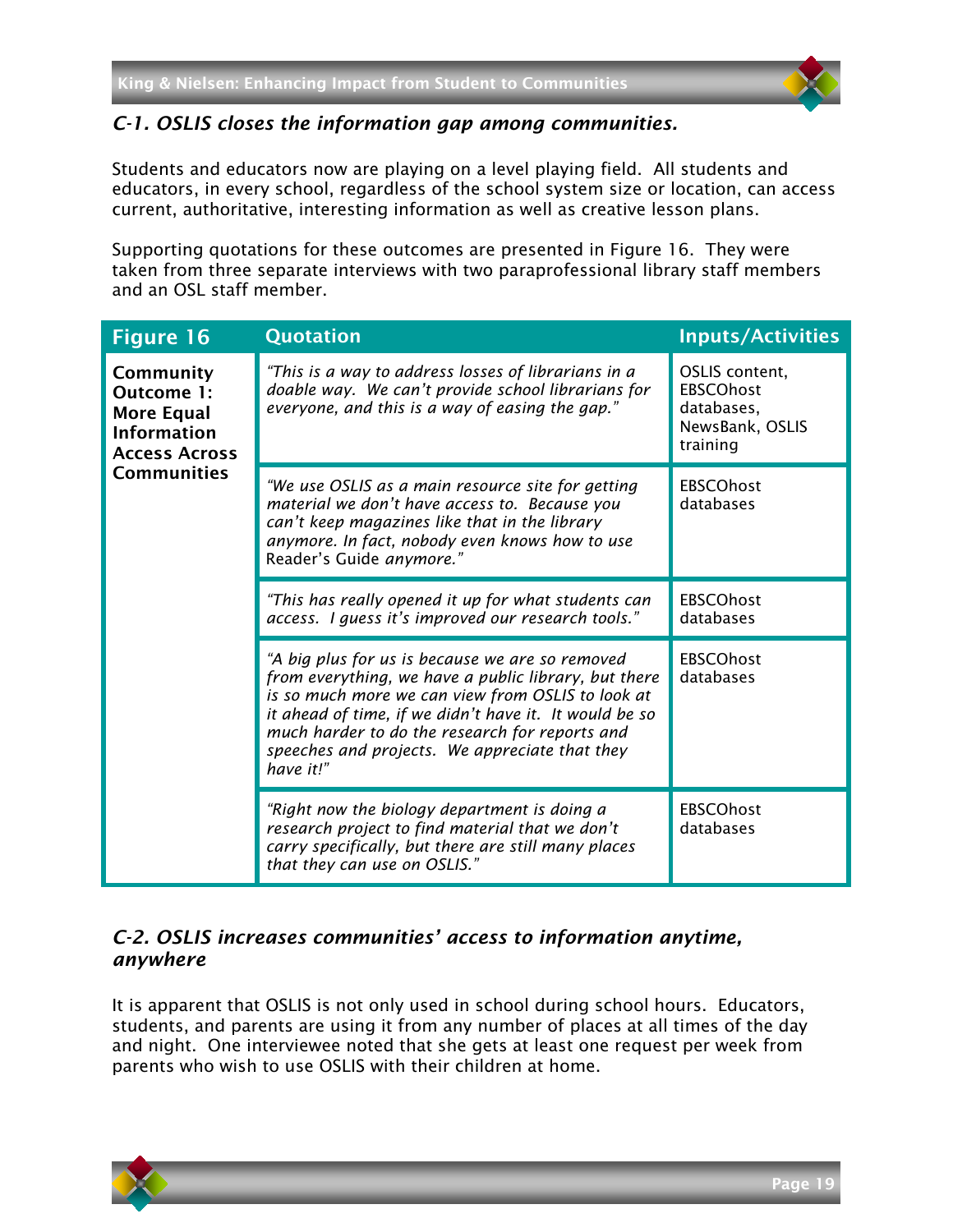

Supporting quotations for these outcomes are presented in [Figure 17.](#page-20-1) They were taken from three separate interviews with two paraprofessional library staff members and a media specialist.

<span id="page-20-1"></span>

| <b>Figure 17</b>                                                | <b>Quotation</b>                                                                                                                                                                                                                                                                                                                                                                                 | <b>Inputs/Activities</b>                                                      |
|-----------------------------------------------------------------|--------------------------------------------------------------------------------------------------------------------------------------------------------------------------------------------------------------------------------------------------------------------------------------------------------------------------------------------------------------------------------------------------|-------------------------------------------------------------------------------|
| Community<br><b>Outcome 2:</b><br><b>Increased</b><br>Access to | "I think they use it at home somewhat. We've sent a<br>letter home with all of the information. We sent the<br>little bookmark home to them, kind of explaining to<br>them about it being this big research database."                                                                                                                                                                           | <b>EBSCOhost</b><br>databases, educator<br>time and expertise                 |
| Information,<br>Anywhere,<br>Anytime                            | "There are still many places that they can use on<br>OSLIS, because they can use it from home, the<br>public library can be used to access it. We have two<br>computer labs in here as well where they can use<br>it. In some of the classrooms the teachers will let<br>them, the business department will let them, the<br>tech department obviously will let them use a<br>computer as well." | <b>EBSCOhost</b><br>databases, school<br>resources,<br>community<br>resources |
|                                                                 | "The public library can use it, parents can use it,<br>students can use it as well. Now this is something<br>that outreaches beyond just the schoolroom. It can<br>be used at home because of the internet. That is<br>something that has been very helpful."                                                                                                                                    | <b>EBSCOhost</b><br>databases,<br>community<br>resources                      |
|                                                                 | "I'm telling parents about the site and how they can<br>research at home. Kids are using it at home. I<br>teach them how to get to our school website and<br>how to find the link."                                                                                                                                                                                                              | <b>EBSCOhost</b><br>databases                                                 |
|                                                                 | "My own daughter, at [name of school], uses it at<br>home for her projects."                                                                                                                                                                                                                                                                                                                     | <b>EBSCOhost</b><br>databases                                                 |

#### <span id="page-20-0"></span>*C-3. OSLIS users spread the word to other communities and users*

Many people we contacted were willing and even excited to talk to discuss OSLIS, their use of it, and what they gained from the training. They are talking about it with others regularly as well, which helps spread OSLIS further throughout and beyond Oregon

Supporting quotations for these outcomes are presented in [Figure 18.](#page-21-2) They were taken from five separate interviews with two paraprofessional library staff members, two media specialists, and an OSL staff member.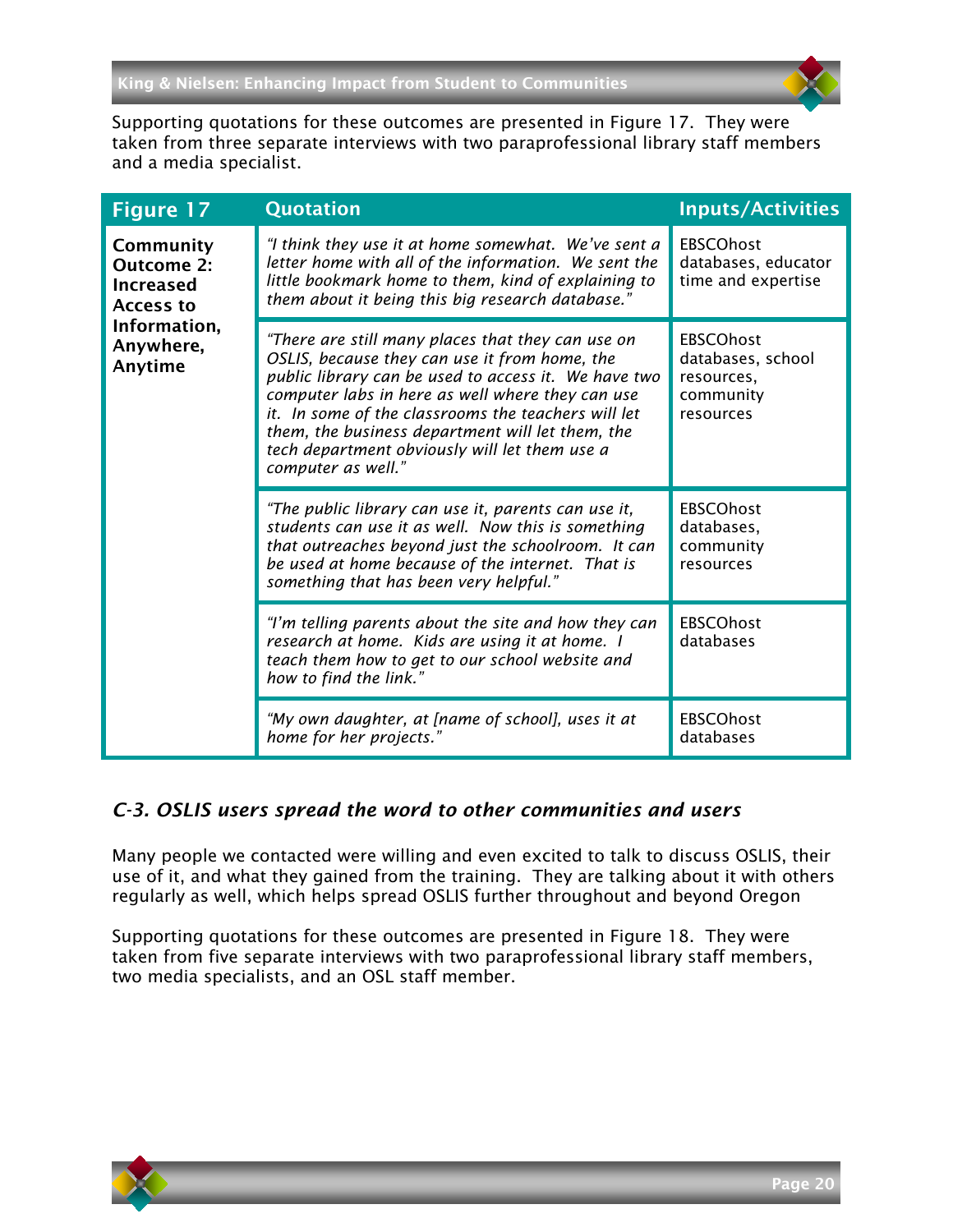#### King & Nielsen: Enhancing Impact from Student to Communities

<span id="page-21-2"></span>

| <b>Figure 18</b>                                                                                                                               | <b>Quotation</b>                                                                                                                                                   | <b>Inputs/Activities</b>         |
|------------------------------------------------------------------------------------------------------------------------------------------------|--------------------------------------------------------------------------------------------------------------------------------------------------------------------|----------------------------------|
| Community<br>Outcome 3:<br><b>Increased</b><br>Communication<br><b>About OSLIS</b><br><b>With Different</b><br>Users and<br><b>Communities</b> | "There are not so many pockets of people that don't<br>know about it now."                                                                                         | educator time, OSL<br>staff time |
|                                                                                                                                                | "I'd love the teachers to get into it to see how much<br>there is available for them."                                                                             | educator time                    |
|                                                                                                                                                | "I have a daughter that teaches in Idaho, and I<br>showed her OSLIS and she said it would really help,<br>but of course she can't get into it to use it in Idaho." | educator time                    |
|                                                                                                                                                | "I tell themyou've got to go there."                                                                                                                               | educator time                    |
|                                                                                                                                                | "The partnership with the Oregon Department of<br>Education has allowed us to spread the word."                                                                    | partner time                     |
|                                                                                                                                                | "I recommend it to the kids."                                                                                                                                      | educator time and<br>expertise   |
|                                                                                                                                                | "We were one of the highest using schools in the<br>state. Because we got everyone using it."                                                                      | educator time                    |
|                                                                                                                                                | "For example, I have a friend who teaches as a<br>media specialist in [city], and she hardly ever uses<br>the site and I wonder why? Why not use the site?"        | educator time                    |

#### <span id="page-21-0"></span>E. Training

OSLIS training appeared to be a key factor in the successful implementation and continued use of the portal. It is obvious from our interviews that the awareness, at least among the participants interviewed, was high, and that more training would be welcomed.

The group of outcomes related to training includes those that, from our analysis, originate because of the OSLIS training program run by OSL. Of our interviewees, four participated in trainings where the trainer was present and three participated via videoconference.

#### <span id="page-21-1"></span>*T-1. OSLIS training increases awareness about the site*

During our initial interviews we asked what the primary objective of the OSLIS training was, and we were told that most importantly the objective was to make sure people knew "that it's there," i.e., that OSLIS existed and where to find it. Based on the interviews we conducted, this objective is being met.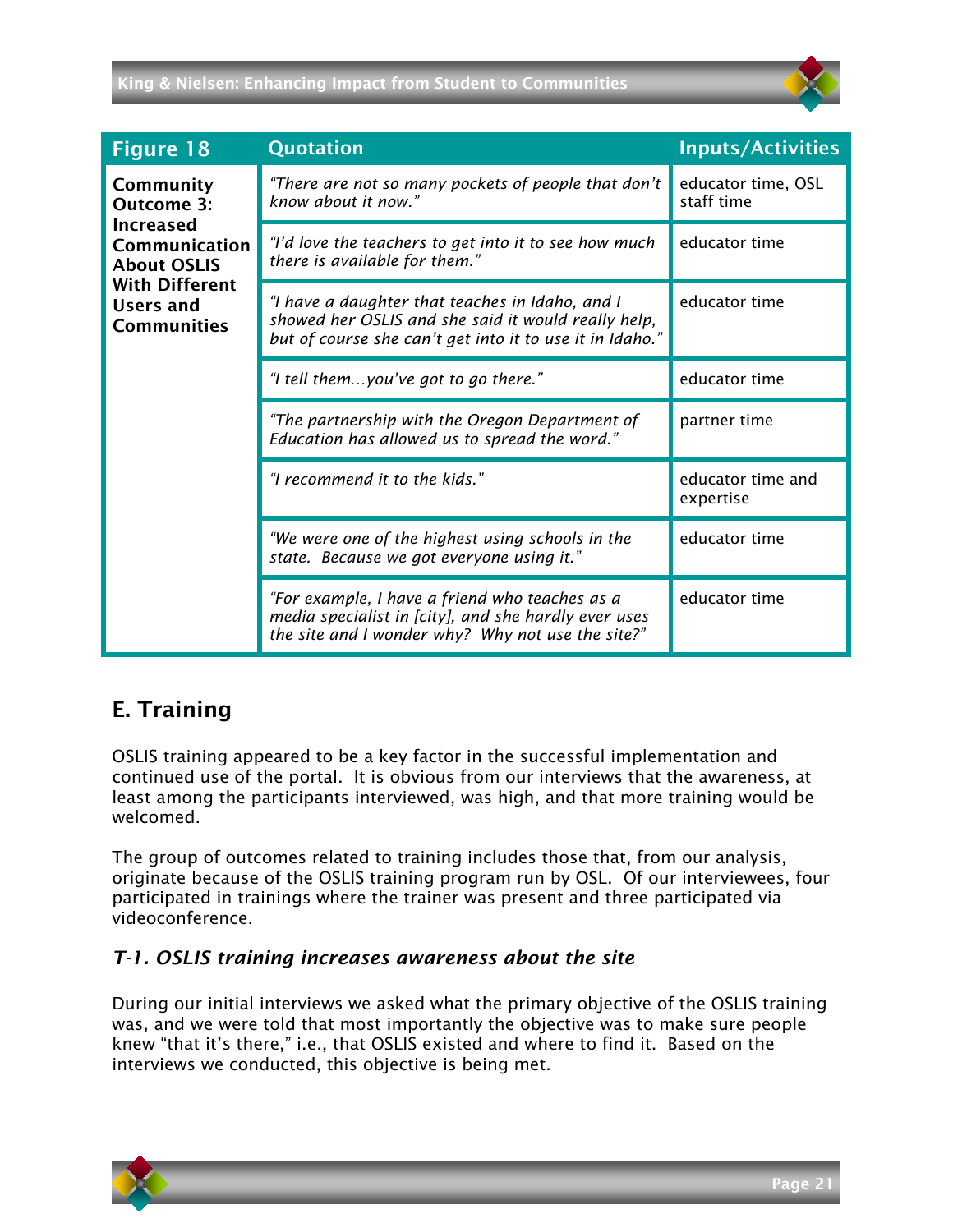Supporting quotations for these outcomes are presented in [Figure 19.](#page-22-1) They were taken from four separate interviews with two paraprofessional library staff members, a media specialist, and an OSL staff member.

<span id="page-22-1"></span>

| <b>Figure 19</b>                                                                     | Quotation                                                                                                                                                                                                                                                                                                                                                                                                                                                                   | <b>Inputs/Activities</b>                                        |
|--------------------------------------------------------------------------------------|-----------------------------------------------------------------------------------------------------------------------------------------------------------------------------------------------------------------------------------------------------------------------------------------------------------------------------------------------------------------------------------------------------------------------------------------------------------------------------|-----------------------------------------------------------------|
| <b>Training</b><br>Outcome 1:<br><b>Increased</b><br>Awareness<br><b>About OSLIS</b> | "Finding out what resources are available for<br>teachers and librarians." [Said in response to a<br>question on the most valuable part of the training]                                                                                                                                                                                                                                                                                                                    | <b>OSLIS</b> training                                           |
|                                                                                      | "Of primary importance is knowing the product<br>exists. Awareness is so huge, of OSLIS and of the<br>databases."                                                                                                                                                                                                                                                                                                                                                           | <b>OSLIS training, OSLIS</b><br>content, EBSCOhost<br>databases |
|                                                                                      | "We always go just for refreshers because you<br>forget things. I think there's lots more that this will<br>do, and you always forget where things are at. Oh<br>yeah, I remember that. We forgot about that little<br>piece."                                                                                                                                                                                                                                              | <b>OSLIS</b> training                                           |
|                                                                                      | "I knew there was something out there but I didn't<br>know what it was. Was this something we were<br>going to be able to use? But after the training,<br>realizing it's not just for high school students. The<br>public library can use it, parents can use it,<br>students can use it as well. Now this is something<br>that outreaches beyond just the schoolroom. It can<br>be used at home because of the internet, that is<br>something that has been very helpful." | <b>OSLIS</b> training                                           |

#### <span id="page-22-0"></span>*T-2. OSLIS training increases ability to navigate the website*

According to our interviews, the training enabled participants to better navigate the site. Participants felt better about their ability to guide people to beneficial resources using OSLIS once they had received training.

Supporting quotations for these outcomes are presented in [Figure 20.](#page-22-2) They were taken from four separate interviews with two paraprofessional library staff members, a media specialist, and a teacher.

<span id="page-22-2"></span>

| <b>Figure 20</b>                                                                                | Quotation                                                                                               | <b>Inputs/Activities</b>                         |
|-------------------------------------------------------------------------------------------------|---------------------------------------------------------------------------------------------------------|--------------------------------------------------|
| <b>Training</b><br><b>Outcome 2:</b><br><b>Increased</b><br>Ability to<br><b>Navigate OSLIS</b> | I can search it better, the magazine resources and<br>the citation availability."                       | OSLIS training,<br><b>EBSCOhost</b><br>databases |
|                                                                                                 | "Knowing where and what." [Said in response to a<br>question on the most valuable part of the training] | OSLIS training, OSLIS<br>content                 |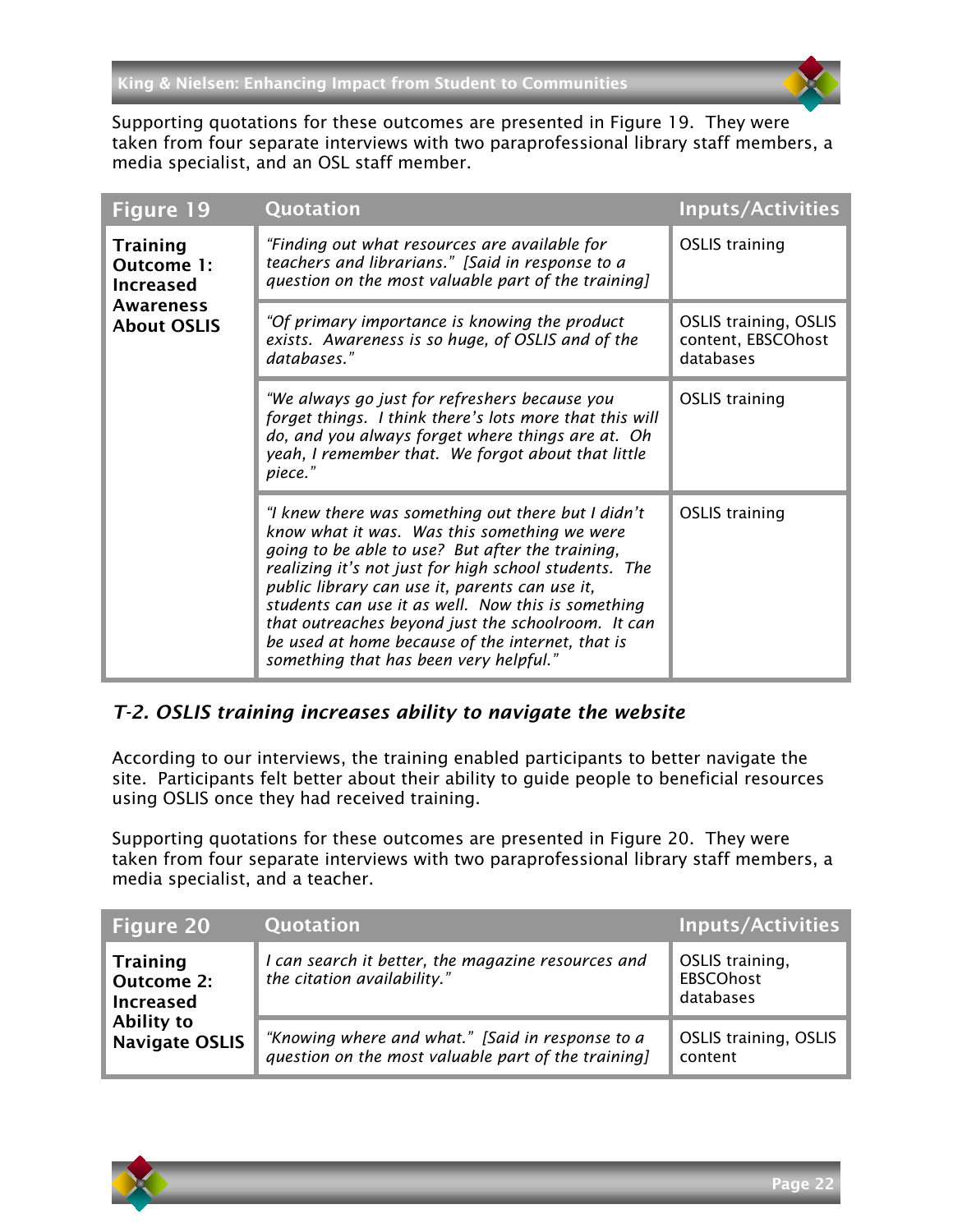

| <b>Training</b><br><b>Outcome 2:</b><br><b>Increased</b> | "They have the website and how to navigate it for<br>their class. We keep on the wall the instructions on<br>how to navigate OSLIS"                          | <b>OSLIS training, OSLIS</b><br>content            |
|----------------------------------------------------------|--------------------------------------------------------------------------------------------------------------------------------------------------------------|----------------------------------------------------|
| Ability to<br><b>Navigate OSLIS</b><br>(Cont.)           | "I can definitely guide students where they need to<br>look."                                                                                                | <b>OSLIS</b> training                              |
|                                                          | "It's easier to locate appropriate books for students,<br>based on their levels, easier to target, limiting your<br>searches to appropriate reading levels." | OSLIS training,<br>Lexiles, EBSCOhost<br>databases |

#### <span id="page-23-0"></span>*T-3. OSLIS training creates a personal connection between trainer and trainees*

It was apparent during our interviews that the trainer was a big part of the success of the training. She supported the users, which they recognized as invaluable. Creating such a personal connection between the trainer and trainees can further enhance the learning process.

Supporting quotations for these outcomes are presented in [Figure 21.](#page-23-1) They were taken from three separate interviews with a paraprofessional library staff member, a media specialist, and an OSL staff member.

<span id="page-23-1"></span>

| <b>Figure 21</b>                                                                             | Quotation                                                                                                                                                                                                                                                                                          | <b>Inputs/Activities</b>                 |
|----------------------------------------------------------------------------------------------|----------------------------------------------------------------------------------------------------------------------------------------------------------------------------------------------------------------------------------------------------------------------------------------------------|------------------------------------------|
| <b>Training</b><br><b>Outcome 3:</b><br><b>Personal</b><br>Connection<br><b>With Trainer</b> | "The hands-on going from site to site and [trainer]<br>would back up and go over anything if we were kind<br>of slow. We said wait a minute and have it<br>explained to us again. Her knowledge is just<br>amazing." [Said in response to a question on the<br>most valuable part of the training] | <b>OSLIS training, OSL</b><br>staff time |
|                                                                                              | "Kudos to [trainer]. It wouldn't have happened<br>without her. She disseminates information in a way<br>people can understand."                                                                                                                                                                    | OSLIS training, OSL<br>staff time        |
|                                                                                              | "Having a person that actually trains school staff<br>has made huge difference."                                                                                                                                                                                                                   | <b>OSLIS training, OSL</b><br>staff time |
|                                                                                              | "We can hook every school up to EBSCO, but you<br>just can't underestimate the impact of face-to-face<br>training, especially the rapport building when<br>dealing with this generation librarians and<br>teachers. They're uncomfortable with new<br>technology, electronic immigrants"           | OSLIS training, OSL<br>staff time        |

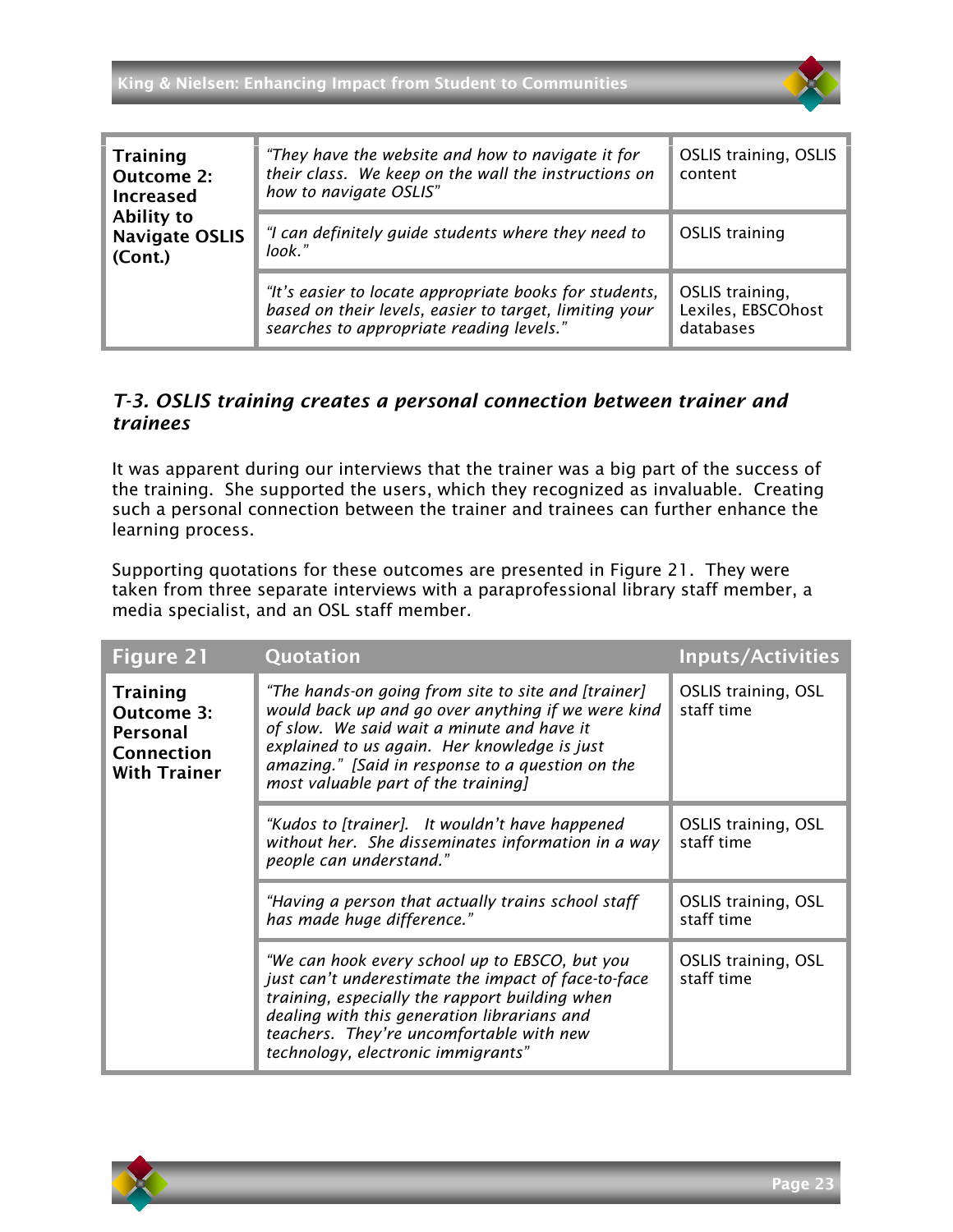

#### <span id="page-24-0"></span>*T-4. OSLIS training improves learning through dynamic, hands-on activities.*

Many times, we heard that the most valuable aspect of the training was having time to sit and work in the site. During a typical educator's day, there is no opportunity to explore the site and learn new features. Having time to do this was appreciated and an effective learning tool.

Supporting quotations for these outcomes are presented in [Figure 22.](#page-24-2) They were taken from four separate interviews with two paraprofessional library staff members, a media specialist, and a teacher.

<span id="page-24-2"></span>

| <b>Figure 22</b>                                                                    | Quotation                                                                                                                                                                                                                                                                                          | <b>Inputs/Activities</b>                                   |
|-------------------------------------------------------------------------------------|----------------------------------------------------------------------------------------------------------------------------------------------------------------------------------------------------------------------------------------------------------------------------------------------------|------------------------------------------------------------|
| Training<br><b>Outcome 4:</b><br>Improved<br>Learning<br><b>Through</b><br>Dynamic, | "The hands-on going from site to site and [trainer]<br>would back up and go over anything if we were kind<br>of slow. We said wait a minute and have it<br>explained to us again. Her knowledge is just<br>amazing." [Said in response to a question on the<br>most valuable part of the training] | <b>OSLIS training, OSL</b><br>staff time, educator<br>time |
| Hands-on<br><b>Activities</b>                                                       | "We're sitting there at computers playing, which is<br>way better than any other way."                                                                                                                                                                                                             | OSLIS training,<br>educator time                           |
|                                                                                     | "I'm a hands-on person. I need to get in and find<br>out about things and explore. I just needed to<br>familiarize myself with the site."                                                                                                                                                          | OSLIS training,<br>educator time                           |
|                                                                                     | "The best part of the training was the part where<br>they gave us the time to look around and play with<br>it. I don't have time during the day to do that."                                                                                                                                       | OSLIS training,<br>educator time                           |

#### <span id="page-24-1"></span>*T-5. OSLIS training increases participants' confidence*

The training provided participants with increased confidence that seemed to extend beyond merely navigating the site. They became more self-assured in helping their students and teachers.

Supporting quotations for these outcomes are presented in [Figure 23.](#page-25-1) They were taken from three separate interviews with a paraprofessional library staff member, a media specialist, and an OSL staff member.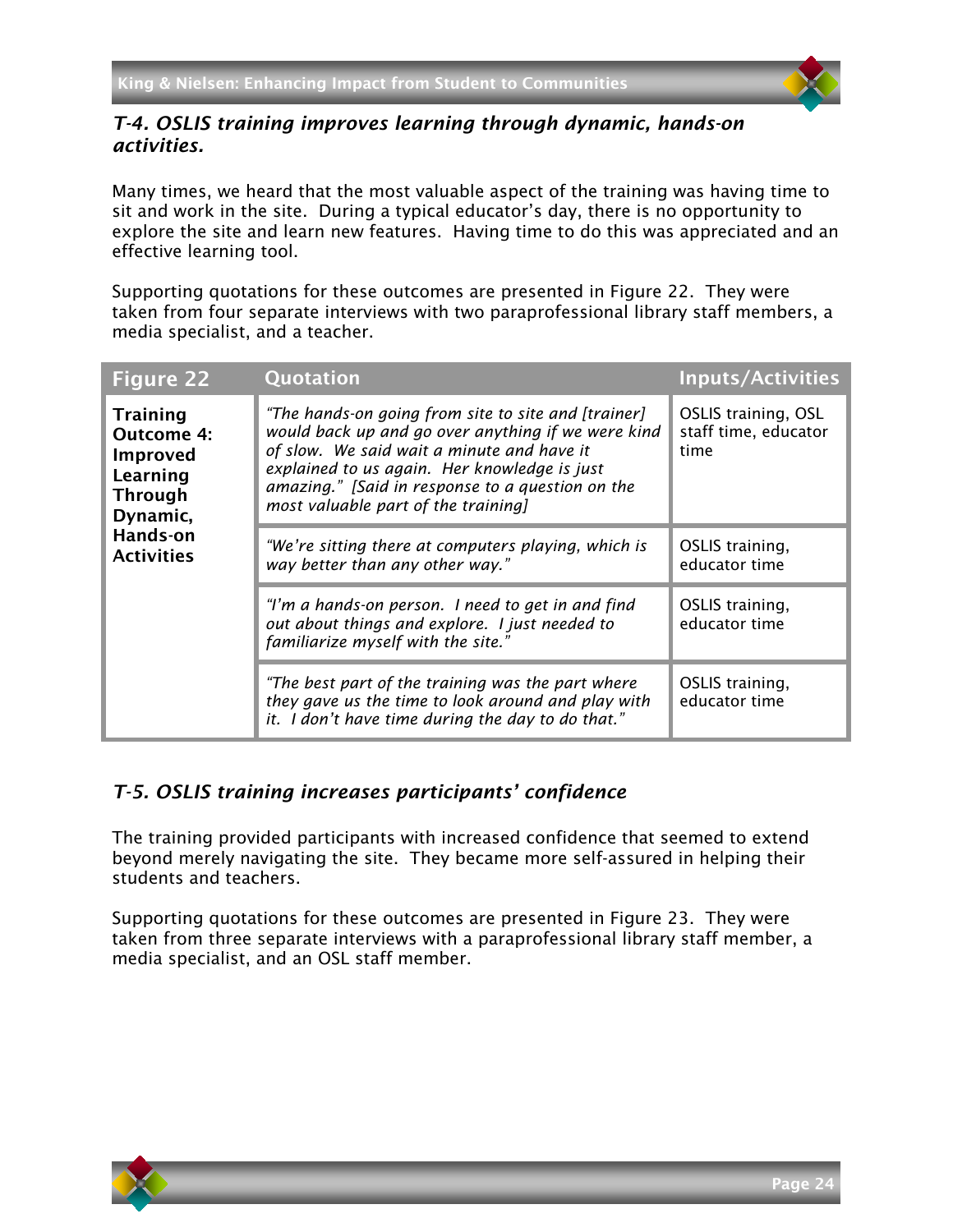<span id="page-25-1"></span>

| <b>Figure 23</b>                                                | Quotation                                                                                                                                                                                                                    | <b>Inputs/Activities</b>          |
|-----------------------------------------------------------------|------------------------------------------------------------------------------------------------------------------------------------------------------------------------------------------------------------------------------|-----------------------------------|
| <b>Training</b><br>Outcome 5:<br><b>Increased</b><br>Confidence | "I'm more confident in showing them what to do.<br>Before I was just blundering around, now that I<br>know it's there and there's a way to bring it up<br>that's much better."                                               | <b>OSLIS</b> training             |
|                                                                 | "I feel like I'm better equipped to actually use OSLIS.<br>I can get around it instead of getting frustrated and<br>closing it and moving to another site because I know<br>how to get around to do the different searches." | OSLIS training                    |
|                                                                 | "It lends itself well because it helps bring comfort in<br>using electronic resources"                                                                                                                                       | <b>OSLIS</b> training             |
|                                                                 | "Comfort is another key piece of what [trainer]'s<br>doing. She's giving them a platform to build<br>expertise on."                                                                                                          | OSLIS training, OSL<br>staff time |

#### <span id="page-25-0"></span>*T-6. OSLIS trainers provide resources for trainee needs*

Interviewees repeatedly told us how pleased they were with the responsiveness of OSL to any questions or needs they expressed. They felt confident that they are being heard, and that any issues will be resolved quickly and efficiently.

Supporting quotations for these outcomes are presented in [Figure 24.](#page-25-2) They were taken from three separate interviews with two paraprofessional library staff members and a media specialist.

<span id="page-25-2"></span>

| <b>Figure 24</b>                                              | Quotation                                                                                                                                                                       | <b>Inputs/Activities</b>                 |
|---------------------------------------------------------------|---------------------------------------------------------------------------------------------------------------------------------------------------------------------------------|------------------------------------------|
| <b>Training</b><br>Outcome 6:<br><b>Trainer</b><br>Serving as | "She does an excellent job. She's such a valuable<br>source of information. I was able to mail her a<br>question when I got back and was able to get the<br>answer right back." | <b>OSLIS training, OSL</b><br>staff time |
| <b>Resource for</b><br><b>Trainees</b>                        | "If I have a question, I'll email them and they'll get<br>me the answers."                                                                                                      | OSL staff time                           |
|                                                               | "She knows it's not just a one-day training. She<br>sends out reminders and updates and reviews."                                                                               | <b>OSLIS training, OSL</b><br>staff time |
|                                                               | "I really want to give credit to [trainer]. Before<br>[trainer] started it was hit and miss and now there<br>is a concerted effort with her listserv and training."             | OSLIS training, OSL<br>staff time        |

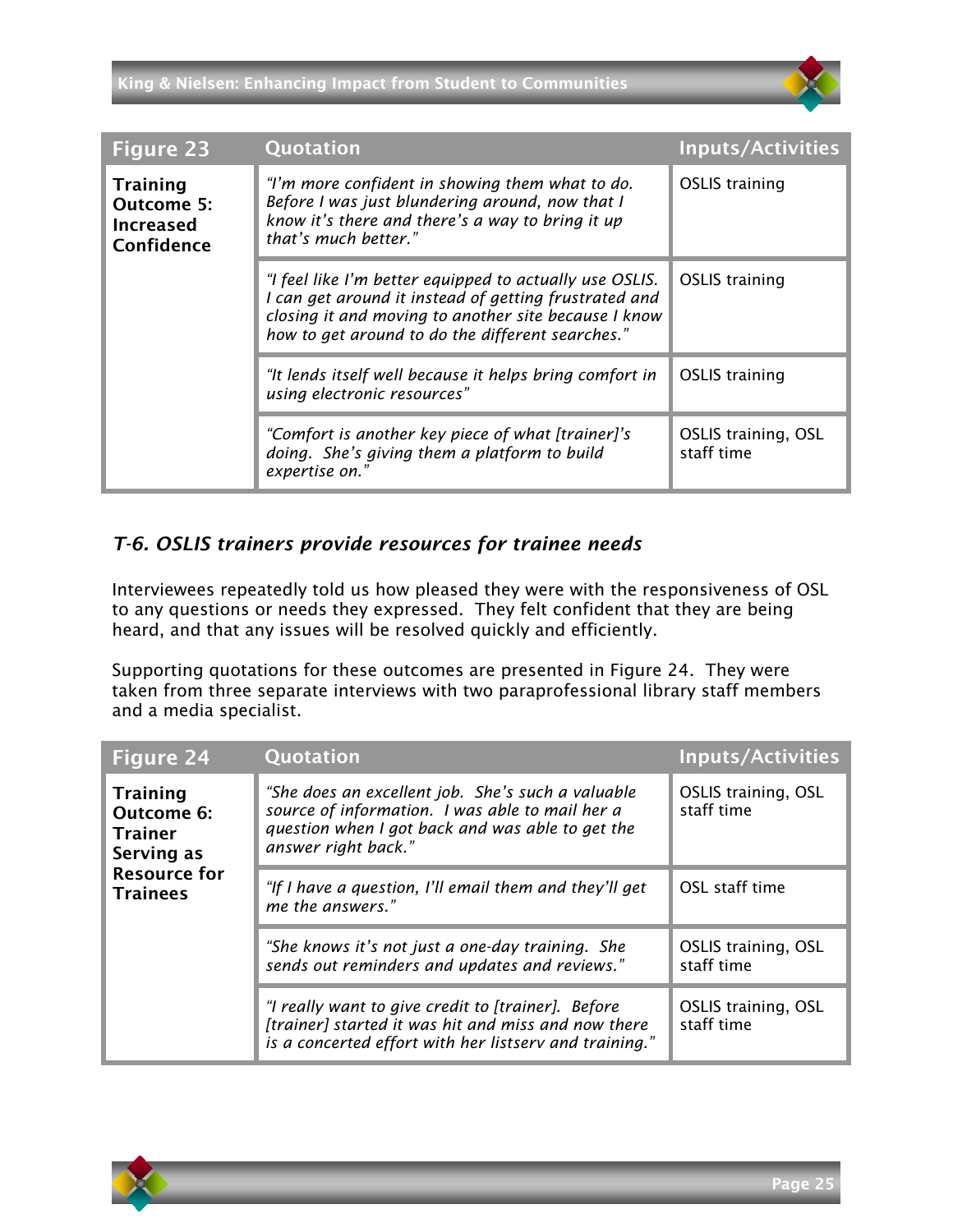| <b>Training</b><br>Outcome 6:<br><b>Trainer</b><br>Serving as<br><b>Resource for</b><br><b>Trainees</b><br>(Cont.) | "[Trainer] is persistent, even to the point of getting<br>a reluctant school district trained."                                                                                                                                    | OSL staff time                                    |
|--------------------------------------------------------------------------------------------------------------------|------------------------------------------------------------------------------------------------------------------------------------------------------------------------------------------------------------------------------------|---------------------------------------------------|
|                                                                                                                    | "We used to not have the  Masterfile Premier. We<br>got to squawking at the State and lo and behold we<br>did enough talking and it came up that we got it.<br>That's really opened it up. It used to be only<br>colleges had it." | OSL staff time,<br>educator time and<br>expertise |
|                                                                                                                    | "They send good emails. We couldn't be more<br>happy."                                                                                                                                                                             | OSL staff time                                    |

#### <span id="page-26-0"></span>*T-7. OSLIS training encourages participants to train others*

Early in the training, the objective was that people who were trained would go out and train others within their schools. Some of that is happening now. We should note, however, that much of this training happens informally in one-on-one sessions.

Supporting quotations for these outcomes are presented in [Figure 25.](#page-26-2) They were taken from four separate interviews with two paraprofessional library staff members, a media specialist, and an OSL staff member.

<span id="page-26-2"></span>

| Figure 25                                                                         | Quotation                                                                                                                                                                                                                           | <b>Inputs/Activities</b>                         |
|-----------------------------------------------------------------------------------|-------------------------------------------------------------------------------------------------------------------------------------------------------------------------------------------------------------------------------------|--------------------------------------------------|
| <b>Training</b><br>Outcome 7:<br><b>Increased</b><br><b>Training of</b><br>others | "Oh my gosh, I use it a lot for training."                                                                                                                                                                                          | OSLIS content,<br>educator time and<br>expertise |
|                                                                                   | "It's really kind of an Each One Teach One model."                                                                                                                                                                                  | OSLIS training, OSL<br>staff time                |
|                                                                                   | "All of the staff, we go through and periodically just<br>say OSLIS is there and remember it has all these<br>cool things. They come 2-3 at a time. Snag two or<br>three after school and get them all excited and off<br>they go." | educator time and<br>expertise                   |
|                                                                                   | "Train a little bit with my own teachers and some<br>student teachers."                                                                                                                                                             | educator time and<br>expertise                   |

#### <span id="page-26-1"></span>*VI. RECOMMENDATIONS*

Our interviews also yielded information that may help OSL proceed as they redesign OSLIS and OSLIS trainings. While we received a wealth of praise for OSL trainings and the trainer, we believe that these trainings can be made even more effective.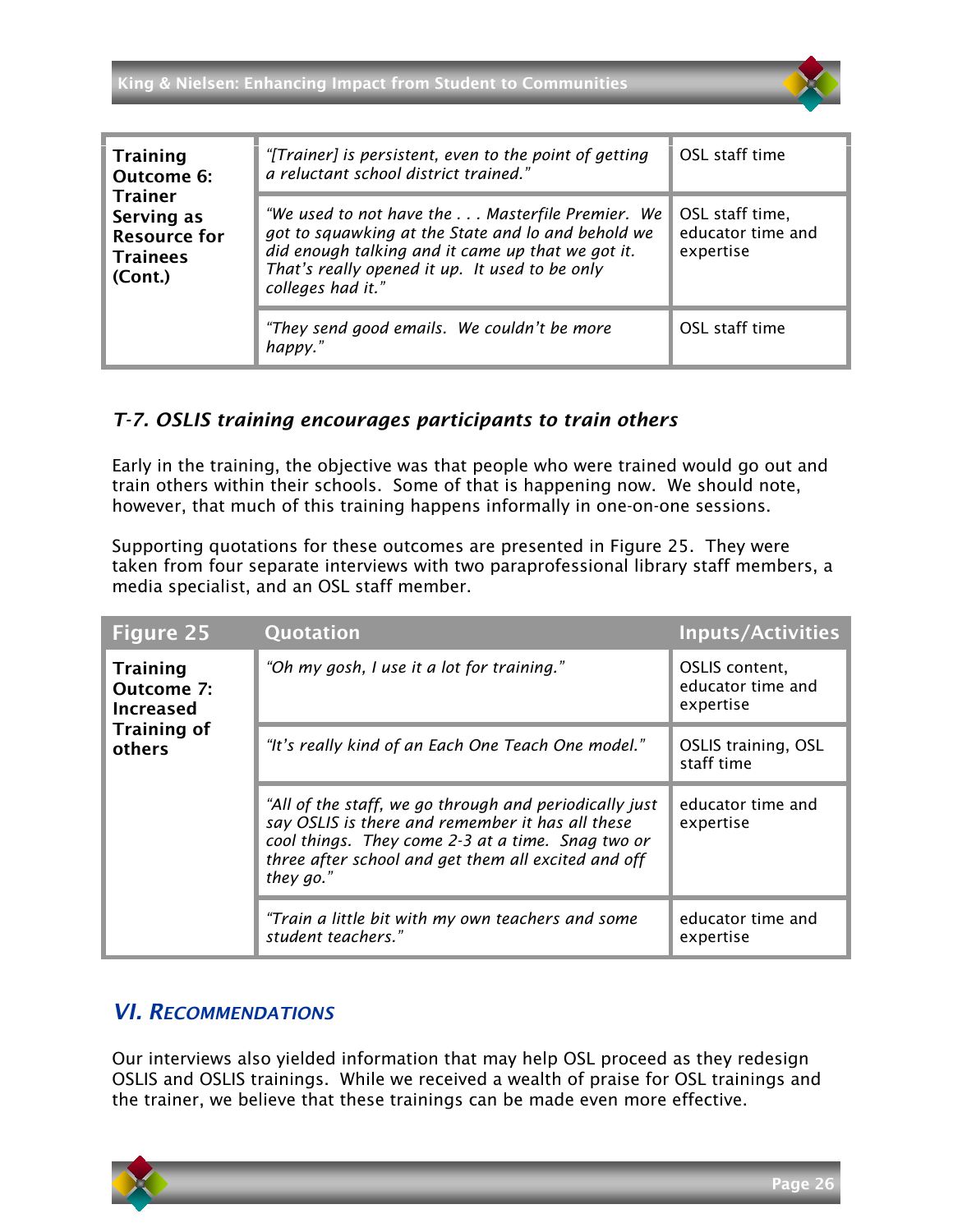Unfortunately, despite variance in how people received training, we received little information on the effectiveness of videoconference versus face-to-face training. However, based on the enthusiasm of those who received face-to-face training, we conjecture that it was probably more effective.

As OSL staff communicated to us, trainings were originally targeted to library staff and were delivered through ESDs around the state. Today, OSL focuses more on rural and isolated districts, hoping to spread awareness about the valuable resources available at their fingertips. However, we and some of our interviewees believe that trainings should be further directed toward teaching staff. For instance, one paraprofessional staff member expressed that "if we could get some more training to show teachers how they could use it for their own use as well as for classroom training, that would be good." One way to encourage teacher participation in OSLIS trainings may be to offer Continuing Education credits, perhaps through Western Oregon University, if OSL does not already do so.

In particular, OSLIS possesses many subject-specific resources that would be useful to teachers at the secondary level. Even in our single interview with a science teacher, we found much passion for the science-specific resources available to him. During our interview, he found over 4,000 science fair materials in EBSCO of which he was previously unaware. While we realize that resources are too slim to target trainings in specific subject areas, further training of teachers would generate excitement just like this teacher expressed. Subject-specific tutorials on the OSLIS portal would further enhance these trainings and uses.

Training teachers is critical. However, one aspect of our interviews that struck us was the lack of perceived use by administrators. When we asked about administrative use, interviewees almost uniformly had no knowledge and expressed doubts that their administrators were using or even aware of OSLIS. While our sample size is certainly too small to generalize, administrators may not be conscious of OSLIS and what it has to offer. In addition to being a resource to which administrators can direct their teachers, EBSCO also includes access to ERIC and other worthwhile professional resources. In addition, if OSL can get administrative buy-in for OSLIS, there is a greater chance that OSLIS may spread further throughout schools and districts.

Interviewees often confused the OSLIS portal with the databases to which it grants access. Some individuals, for example, used OSLIS and EBSCO interchangeably. Many also expressed much more difficulty using EBSCO and NewsBank than using OSLIS. Specifically, one interviewee suggested that trainings on OSLIS and the databases be separated:

*"OSLIS training is held in conjunction with EBSCO training. It's hard to get it all covered. I would like to see it done in two parts, OSLIS first then how to use the databases. Some people are mixing it up and don't understand there are two separate entities; they think OSLIS is EBSCO and may not realize how much more OSLIS has to offer."*

Separating database training from OSLIS training would have at least two benefits. First, as this interviewee states, an individual training on OSLIS itself would allow OSL to highlight several great features of the portal. Some of the information literacy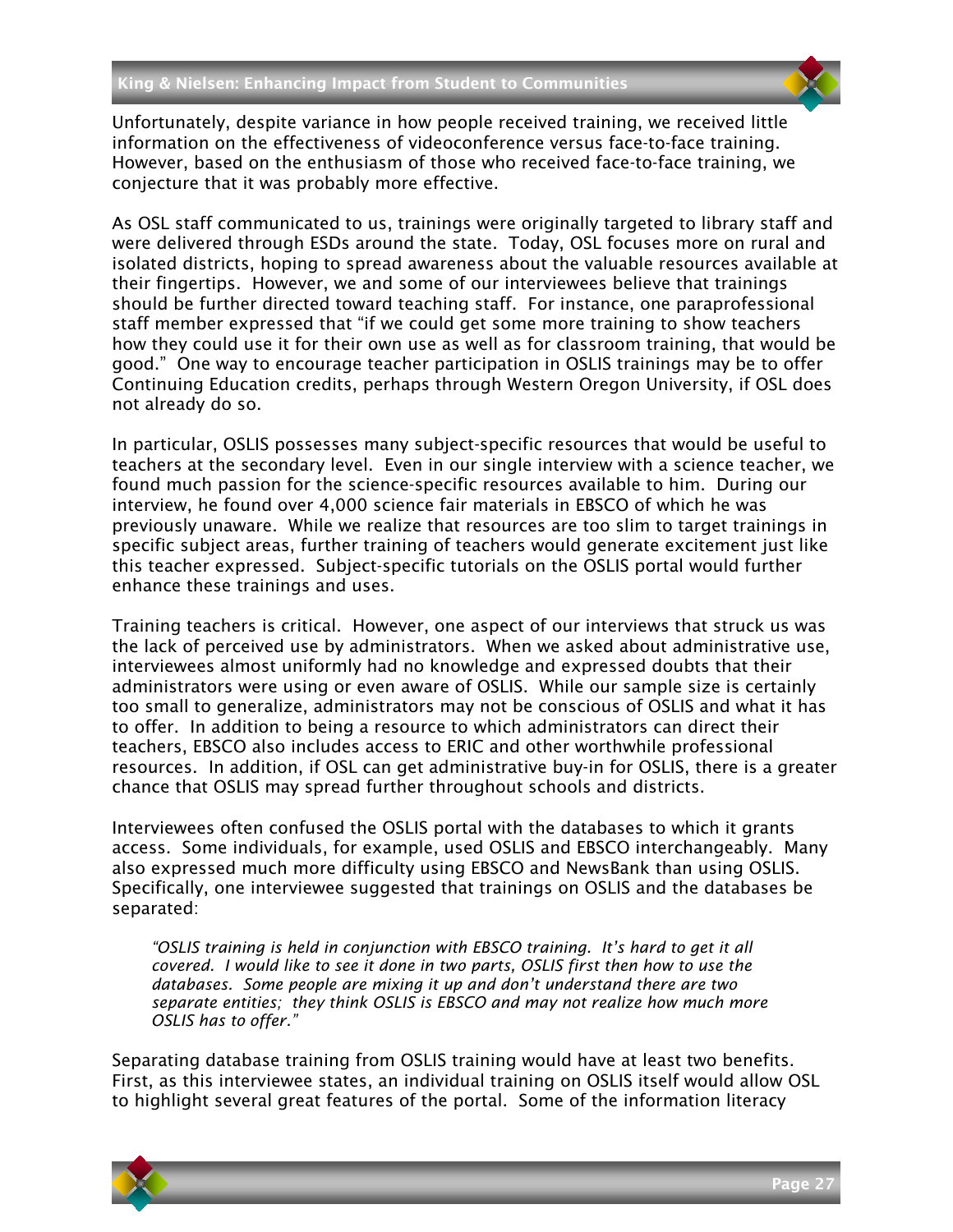content and standards may get overshadowed by the excitement of all that the EBSCO databases have to offer. Second, an individual EBSCO and NewsBank training could focus more in depth on search strategies in the databases. Many interviewees expressed frustration with searching these databases:

*"Refining searching and the different topics. Sometimes you'll type something in and you're not really sure which category to put it in because it overlaps and sometimes you don't find anything and maybe you need to refine it and do something different, maybe just a bit longer training, I'm not sure."*

*"I need some more information on how . . . I'm finding the EBSCO search rather broad. It's a little broad. Helping the kids narrow their search. EBSCO and Searchasaurus."*

Interestingly, two training participants were intrigued by the potential for the trainings to be opportunities to share ideas. Often, trainings included media specialists and teachers of different subjects, with different ideas on how to integrate OSLIS into their curriculum. One OSLIS user stated her thoughts on how this fact could be used to enhance training:

*"Adding an element or some time when media specialists could talk about how they've used the site. For instance, the child safety on the internet was added since we were first trained. Talking about some of the stuff on the site, how we've used it, when we've used it."*

Such time would enable trainees themselves an opportunity to highlight favorite parts and innovative uses of OSLIS and the databases.

Finally, as an OSL staff member noted, many of the current school librarians and teachers are electronic immigrants: they are not native users of technology. One paraprofessional observed this and suggested breaking trainings into different skill levels:

*"Some people didn't know anything about navigation or anything on-line. That was frustrating, because I knew that stuff. We had some people that didn't have anything and didn't know what to do, so that was frustrating. People that had never used it should be trained separate from others that had."*

Given the vast number of individuals who have already been trained on OSLIS, we believe this suggestion is insightful. As staff members come and go from school districts, there is a need for both training of individuals new to OSLIS as well as those who need refreshers. It may also help, as this individual mentions, to have separate training for those with varied computer skills. For more information on this topic and other computer training issues, we recommend E. Weiss's (1997) *The accidental trainer*, the full citation of which is available in Appendix C: Bibliography.

#### <span id="page-28-0"></span>*VII. CONCLUSION*

We were pleasantly surprised at the range of outcomes, many unanticipated, expressed by the individuals we interviewed. These outcomes demonstrate how far OSLIS reaches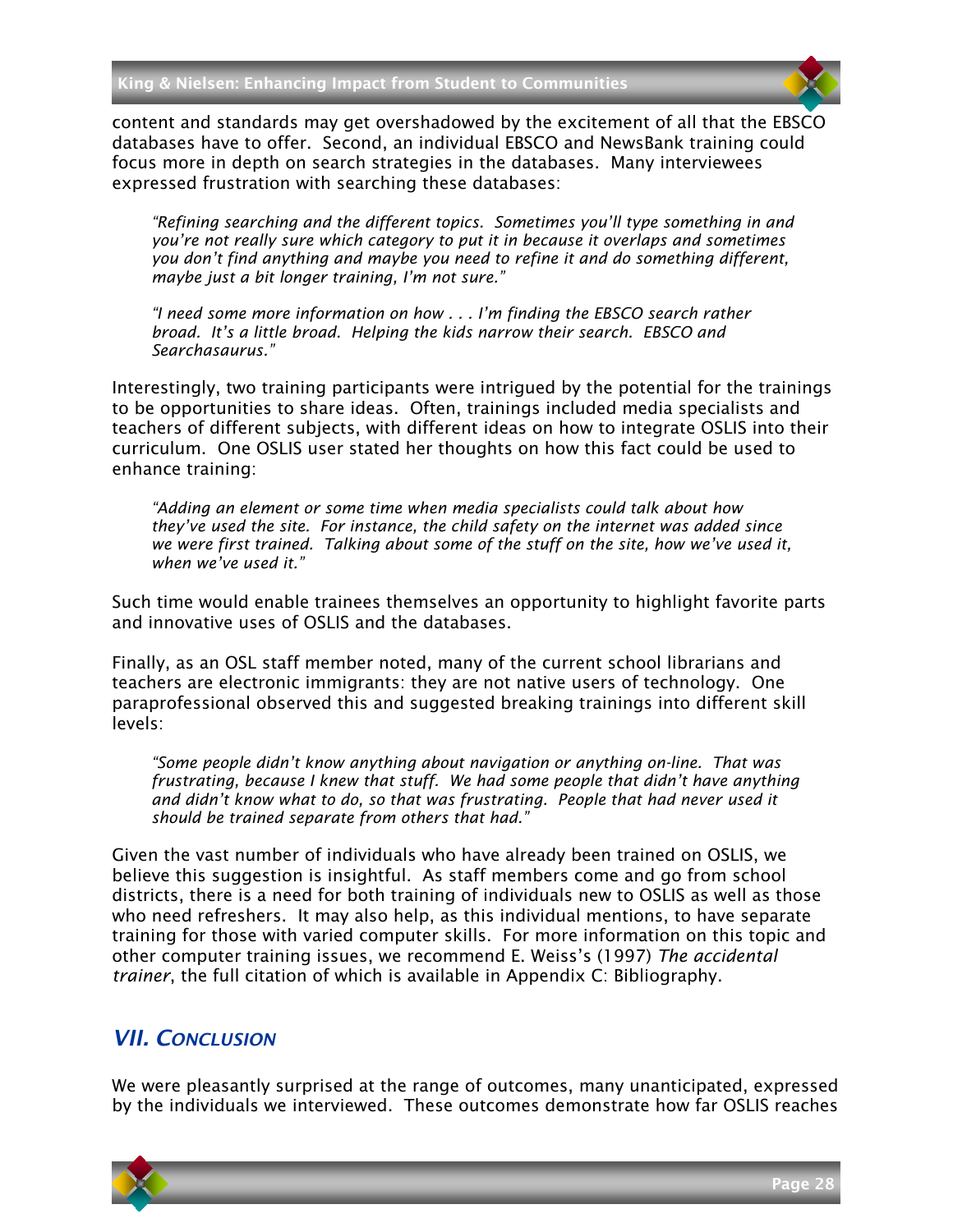

not only into the lives of students and educators, but also the school and community at large. Interviewees enthusiastically described how OSLIS has improved their schools and teaching. We believe that our evaluation hints at strong support for OSLIS and the values it reinforces.

Based on the outcomes and support we found for OSLIS, we believe that OSLIS is an exceptional use of LSTA funds. In their Five-Year LSTA plan, the Oregon State Library (2003) delineated six broad goals for LSTA funding in Oregon. Several of the outcomes we uncovered map directly to these goals. In [Figure 26,](#page-30-0) we have identified some of these links between the LSTA goals and the outcomes we reported.

But while we are pleased with the range and patterns of outcomes that appeared in our evaluation, this study is certainly insufficient. Outcome data such is this is best paired with more quantitative indicators, such as website hits, teachers/schools using OSLIS, and how usage statistics may change after training. We encourage OSL to pair our findings with data of their own to paint a fuller picture of how OSLIS is changing schools throughout Oregon.

Also, as we mentioned earlier, our findings are somewhat limited in that we failed to interview any administrators, private or charter school employees, or more than a single teacher. If future opportunities permit, we believe interviewing individuals from these groups would yield interesting perspectives on how OSLIS is being integrated into different learning environments.

In conclusion, we sincerely thank all of those who participated in this evaluation, particularly the educators and OSL staff who took time out of their busy schedules to answer our questions. We hope that our findings will prove valuable as OSL and its partners move forward in designing OSLIS 2.0. Listening to library staff and teachers from across the state, we were pleased by the outpouring of support for OSLIS. OSL has a strong base of excited users as it moves OSLIS forward to the future.

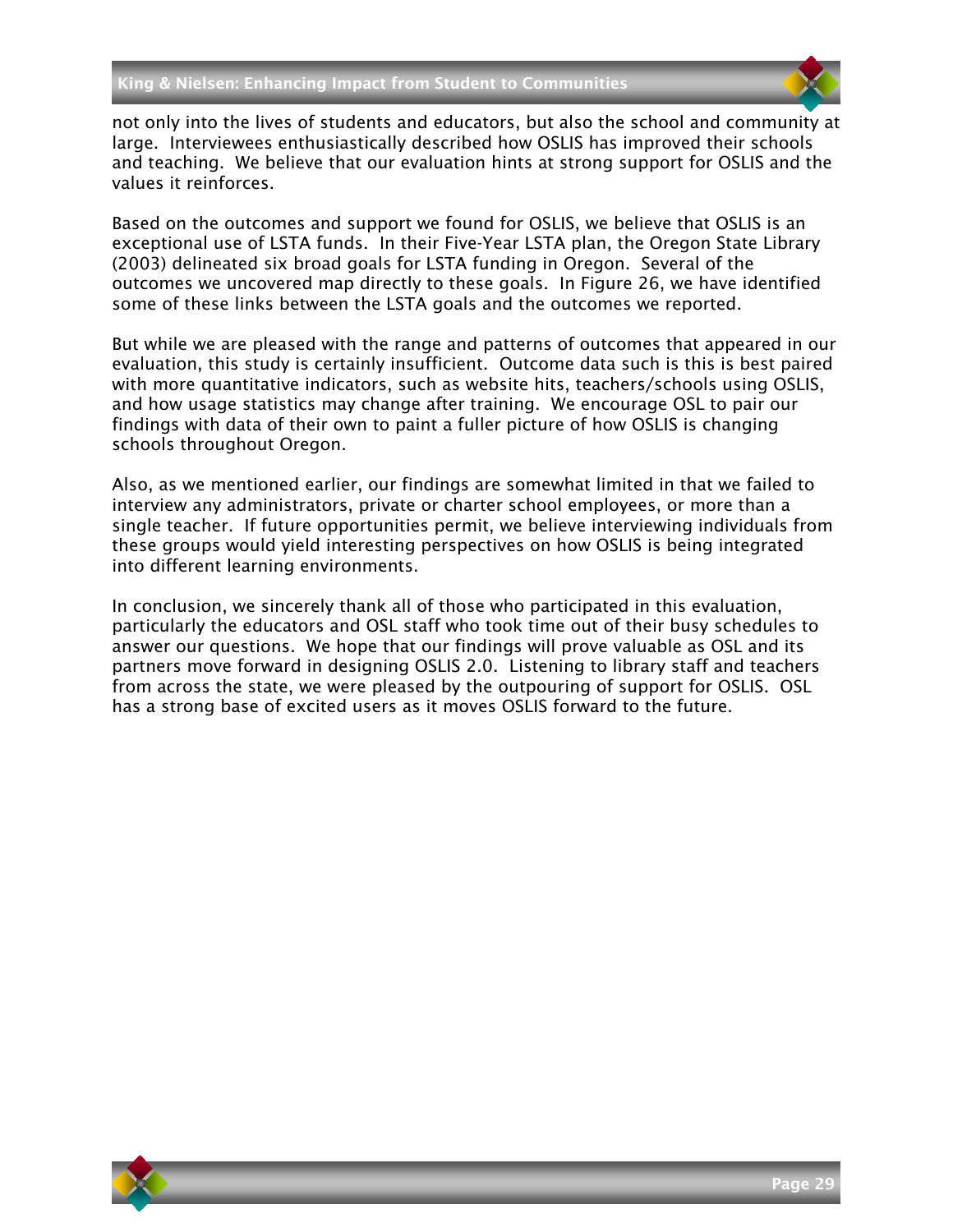

#### <span id="page-30-0"></span>Figure 26: Outcomes Matching Oregon LSTA Five-Year Plan Goals

#### *LSTA Goal 1*

Expand services for learning and access to information and educational resources in a variety of formats, in all types of libraries, for individuals of all ages.

Outcomes meeting this goal: St-1 Broadened Search Horizons ; C-1 More Equal Information Access Across Communities ; C-2 Increased Access to Information Anytime, Anywhere

#### *LSTA Goal 2*

Develop library services that provide all users access to information through local, State, regional, national, and international electronic networks.

#### *LSTA Goal 3*

Provide electronic and other linkages among and between all types of libraries

Outcomes meeting this goal: E-1 Increased Collaboration ; C-3 Increased Communication About OSLIS with Different Users and Communities

#### *LSTA Goal 4*

Develop public and private partnerships with other agencies and community-based organizations.

#### *LSTA Goal 5*

Target library services to individuals of diverse geographic, cultural, and socioeconomic backgrounds, to individuals with disabilities, and to people with limited functional literacy or information skills.

Outcomes meeting this goal: St-1 Broadened Search Horizons ; St-2 Improved Information Literacy ; C-1 More Equal Information Access Across Communities

#### *LSTA Goal 6*

Target library and information services to persons having difficulty using a library and to underserved urban and rural communities, including children (from birth through age 17) from families with incomes below the poverty line.

Outcomes meeting this goal: St-1 Broadened Search Horizons ; St-2 Improved Information Literacy ; St-3 Improved Research Skills ; C-1 More Equal Information Access Across Communities; C-2 Increased Access to Information Anytime, Anywhere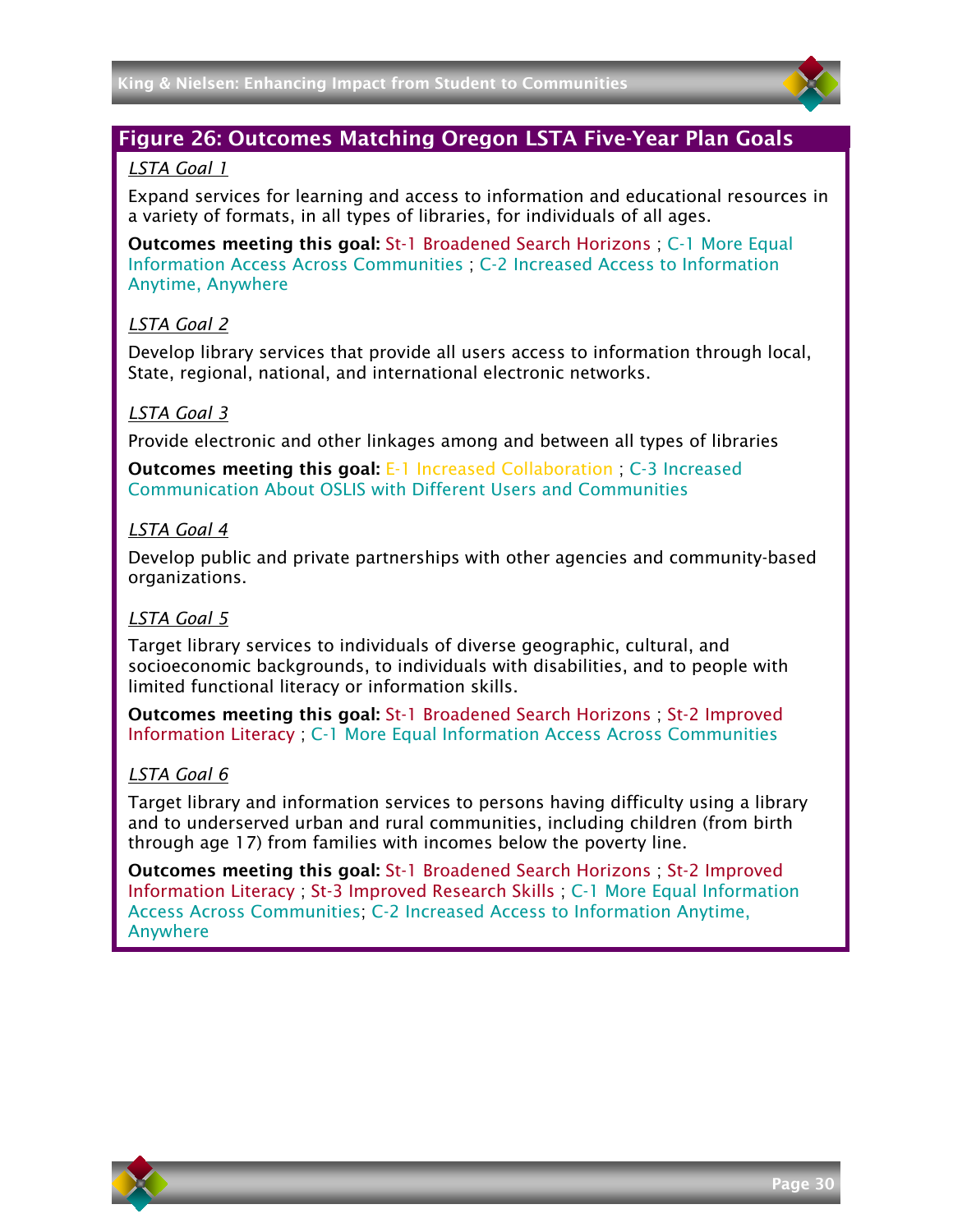#### <span id="page-31-0"></span>*APPENDIX A: DESIGN*

To begin our analysis, we first wanted to understand the context within which OSLIS and the trainings operate. This process was facilitated by the fact that one of our team had interned at OSL the previous summer. However, we also exhaustively reviewed the OSLIS website as well as documentation pertaining to OSLIS. This included previous evaluations that had been conducted by Western Oregon University, the Oregon State LSTA 5-year Plan, OSLIS history and documentation, and the State Library Annual Performance Progress Report for fiscal year 2005-06.

Fortunately, OSLIS also included a video of one of the trainings that had been conducted via videoconference. We reviewed this video to better understand the topics being covered, teaching styles used, and emulate the experience of receiving the training ourselves.

After studying the context, we began to select potential interview participants from a list of previous trainees provided by OSL. We limited our sample to these individuals to ensure that we could collect data on training effectiveness for OSL. In selecting participants, we sought out a wide variety of individuals based on the following factors.

- *Location of training:* onsite, conferences, remotely, ESDs
- *Type of school/entity:* public, private, charter school, ESD
- *Level of school:* elementary, middle, high
- *Size/nature of school:* rural, urban, suburban
- *Geography:* northwest, east, south, central
- *Role:* media specialist/librarian, paraprofessional library staff members, teachers, ESD employees

Unfortunately, due to time constraints, we were not able to interview as wide a range of individuals as we had hoped. In particular, we did not interview anybody from private or charter schools, urban schools, or anybody who had received training at a professional conference. We recognize that our findings are not as generalizable because of these shortcomings.

We spent considerable time formulating and revising our list of interview questions. As we conducted interviews early in our research, we also slightly revised some of our questions. In writing these questions, we wanted to ensure that they were as openended as possible to better capture the range of potential outcomes generated by OSLIS and the training, whether we and OSL staff would have predicted them or not. For a list of our interview questions, please refer to [Figure 27.](#page-32-0)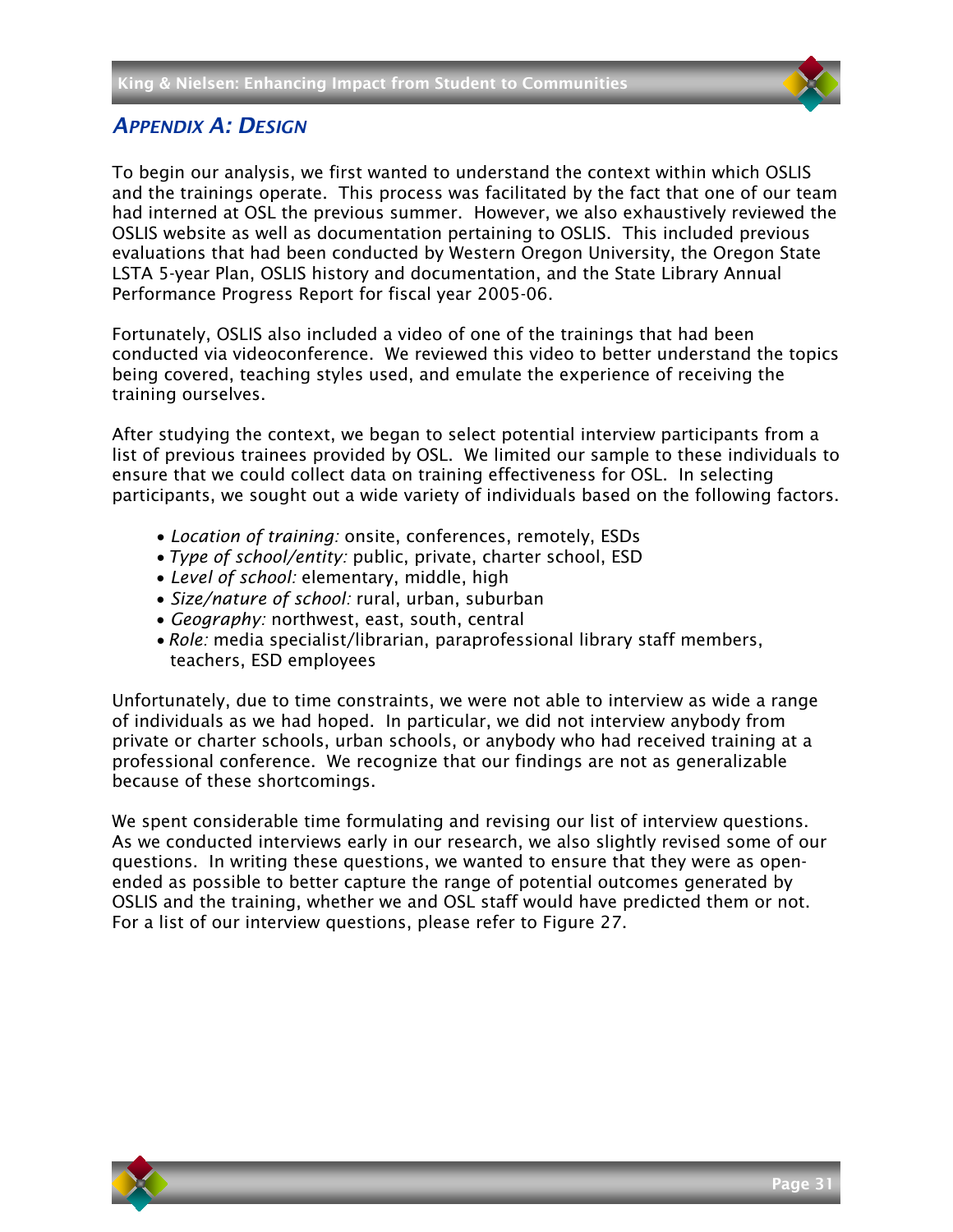#### <span id="page-32-0"></span>Figure 27: Interview questions

#### *Background*

- 1. Confirm name, workplace, and title
- 2. What do you do at [school/organization] name?
- 3. When and how did you participate in OSLIS training?

#### *Trainee's use of OSLIS*

- 4. How do you use OSLIS in your work?
- 5. How often do you use the OSLIS portal?
- 6. Can you give examples of how OSLIS has changed the way you do your job?

#### *Others' use of OSLIS*

- 7. How do your students use OSLIS? Can you please give some specific examples?
- 8. How do your teachers use OSLIS? Can you please give some specific examples?
- 9. How do your administrators use OSLIS? Can you please give some specific examples?
- 10.Have you seen people other than the groups mentioned using OSLIS? How do they use it?
- 11.Do you have any other stories that show how OSLIS is being used in your workplace?

#### *Training*

- 12.Have you trained others on OSLIS? If so, whom did you train and how do they now use OSLIS?
- 13.What can you do now that you've been trained on OSLIS that you couldn't do before?
- 14.What aspects of your OSLIS training did you find most useful? Why?
- 15.If you could take more OSLIS training, what would you want to be emphasized? What new things would you like to learn?
- 16.If you could change anything about the training you attended, what would it be? Why?
- 17.Do you have anything else you'd like us to know?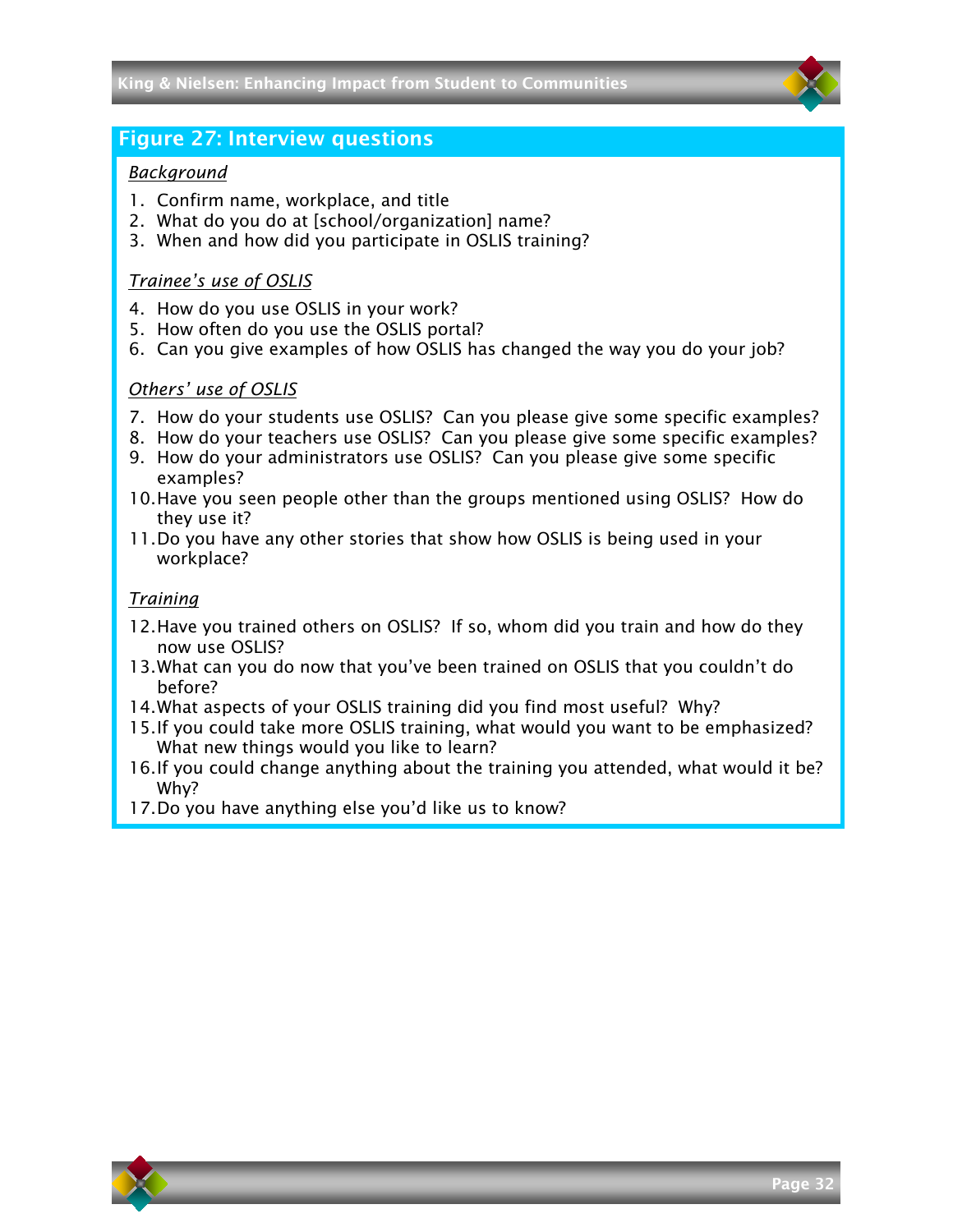

#### <span id="page-33-0"></span>*APPENDIX B: DATA COLLECTION/ANALYSIS*

We initially interviewed the trainer for the OSLIS project to find out the basics about the program, what she included in the trainings, how they were presented, and who attended her programs. She provided a wealth of basic information about the program, the portal, and her training. She also gave us access to OSLIS and the databases themselves so that we could explore them on our own to familiarize ourselves with what they had to offer.

We next interviewed the trainer's manager to gain a basic understanding of OSL's objectives for OSLIS and the OSLIS training. It was here that we realized the major purpose of OSLIS was to "level the playing field" for all school districts, regardless of size or location.

From there we called potential interviewees to schedule appointments to discuss their use of OSLIS. Interviews were conducted by telephone and lasted between thirty and forty minutes each. They were conducted between January and April of 2007. Transcripts for the interviews were typed as the interview was being conducted. We used the preset list of questions (see Figure 27) but followed the lead of the interviewee into areas that they felt were important to discuss as well.

After the interviews, both partners reviewed and coded the data independently. We then compiled an Excel spreadsheet of the quotations and relevant outcomes. The team met to reconcile differences on the outcomes and to decide the best categorizations for each quotation. Ultimately, we both agreed on the chosen categorizations and believe they accurately represent the data.